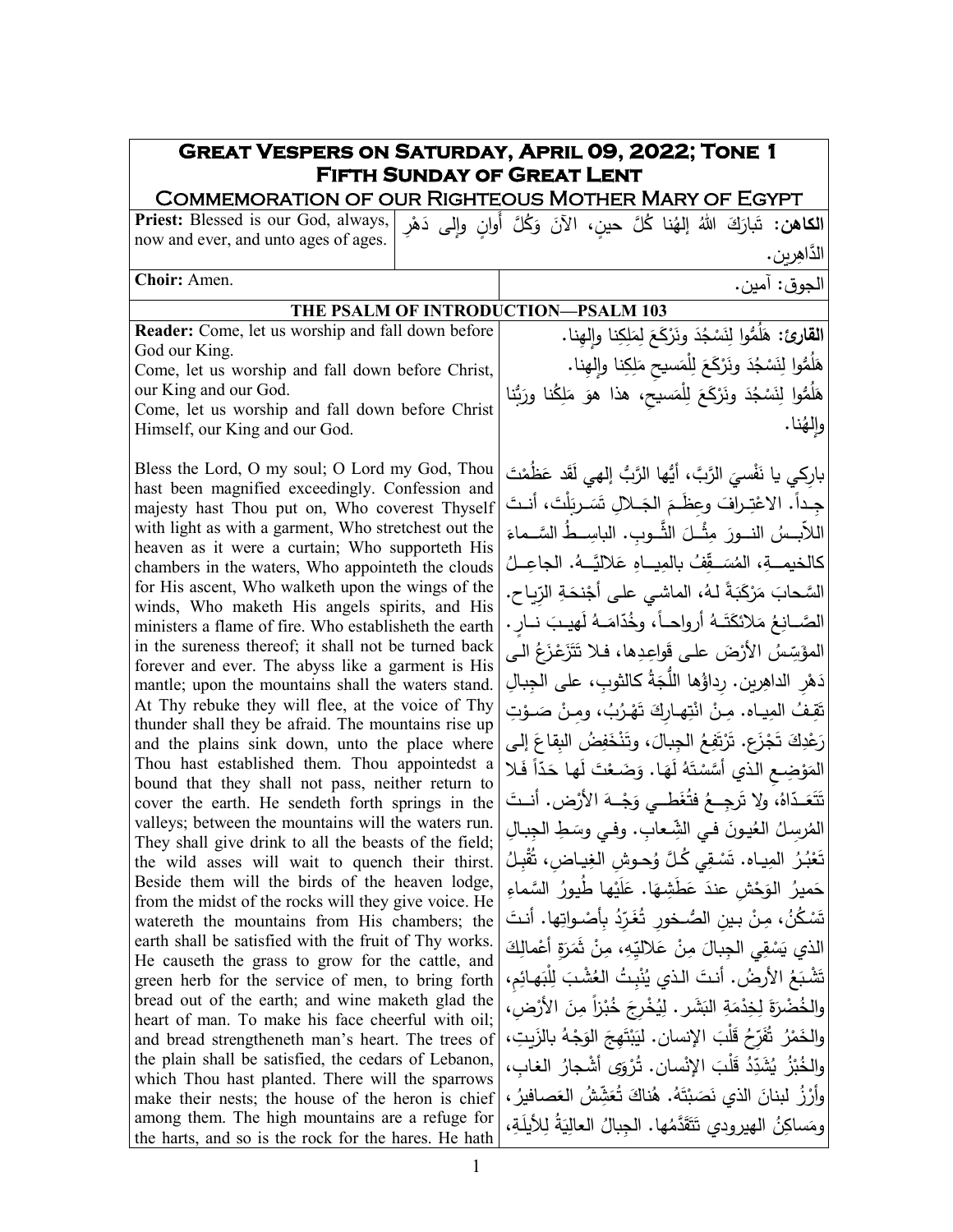| made the moon for seasons; the sun knoweth his<br>going down. Thou appointedst the darkness, and<br>there was the night, wherein all the beasts of the<br>forest will go abroad; young lions roaring after their<br>prey, and seeking their food from God. The sun<br>ariseth, and they are gathered together, and they lay<br>them down in their dens. Man shall go forth unto<br>his work, and to his labor until the evening. How<br>magnified are Thy works, O Lord! In wisdom hast<br>Thou made them all. The earth is filled with Thy<br>creation. So is this great and spacious sea, wherein<br>are things creeping innumerable, small living<br>creatures with the great. There go the ships; there<br>this leviathan, whom Thou hast made to play<br>therein. All things wait on Thee, to give them their<br>food in due season; when Thou givest it them, they<br>will gather it. When Thou openest Thy hand, all<br>things shall be filled with goodness; when Thou<br>turnest away Thy face, they shall be troubled. Thou<br>wilt take their spirit, and they shall cease; and unto<br>their dust shall they return. Thou wilt send forth<br>Thy Spirit, and they shall be created; and Thou shalt<br>renew the face of the earth. Let the glory of the<br>Lord be unto the ages; the Lord will rejoice in His<br>works. Who looketh on the earth and maketh it<br>tremble, Who toucheth the mountains and they<br>smoke. I will sing unto the Lord throughout my life,<br>I will chant to my God for as long as I have my<br>being. May my words be sweet unto Him; I will<br>rejoice in the Lord. O that sinners would cease from<br>the earth, and they that work iniquity, that they<br>should be no more. Bless the Lord, O my soul. The | والصُّخورُ ۖ مَلْجأً للأرانب. صنَعَ القمَرَ ۖ للأوقاتِ،<br>والشَّمْسُ عَرَفَتْ غُروبَها. جَعَلَ الظُّلْمَةَ فكانَ لَيْلٌ،<br>وفيهِ تعْبُـرُ جميــعُ وحــوش الغــاب. أشْـبالٌ تَـزْأَرُ<br>لِتَخْطُفَ وتَطْلُبَ مِنَ اللهِ طَعامَها. أَشْرَقَتِ الشَّمسُ<br>فاجتَمَعَتْ، وفي صِيَرِها رَبَضَت. يَخْرُجُ الإنسانُ<br>إلى عَمَلِهِ وإلى صِناعَتِهِ حتى المَساءِ. ما أَعْظَمَ<br>أَعْمالَكَ يا ربُّ، كلُّها بِحِكْمَةٍ صَنَعْتَ. قَدِ امْتَلأتِ<br>الأرضُ مِنْ خليقَتِكَ. هذا البَحْرُ الكَبِيرُ الواسِعُ،<br>هنـاكَ دَبّابـاتٌ لا عَدَدَ لَهَـا، حَيَوانـاتٌ صِـغَارٌ مَـعَ<br>كِبارٍ . هُناكَ تَجْرِي السُّفُنُ، هذا النِّتّينُ الذي خَلَقْتَهُ<br>يَلْعَبُ فيه. وكلَّها إيّاكَ تَتَرَجَّى، لِتُعْطِيَها طعامَها<br>في حينِه، وإذا أنتَ أَعْطَيْتَها جِمَعَتْ. تَفْتَحُ يدَكَ<br>فَيَمْتَلِئُ الكُلُّ خيْراً، تَصْرِفُ وجهَكَ فَيَضْطُرِبون.<br>تَنْزِعُ أَرواحَهُمْ فَيَفْنَوْنَ، وإِلَى تُرابِهِمْ يَرْجِعونَ. تُرْسِلُ<br>روحَكَ فَيُخلَقُونَ، وتُجَدِّدُ وَجْهَ الأرض. لِيَكُنْ مَجْدُ<br>الرَّبِّ إلى الدهْرِ ، يَفْرَحُ الرَّبُّ بأعمالِه. الذي يَنْظُرُ<br>إلى الأرْض فيَجْعَلَهــا تَرْتَعِــدُ، ويَمَـسُ الجبــالَ<br>فَتُدَخِّنُ. أَسَبِّحُ الرَّبَّ في حَيَاتِي، وأَرَّتِلُ لِإلْهِي ما<br>دُمْتُ مَوْجوداً. يَلَّذُ لَهُ تَأْمُّلِي، وأنا أفرَحُ بالرَّبِّ. لِتَبِدِ<br>الْخَطْأَةُ مِنَ الأَرضِ، ولا يبْقَ فيها الأَثَمَةِ. باركي<br>يـا نفسِـيَ الـرَّبّ. الشَّمْسُ عَرَفَتْ غُروبَهـا، جَعَلَ |
|-----------------------------------------------------------------------------------------------------------------------------------------------------------------------------------------------------------------------------------------------------------------------------------------------------------------------------------------------------------------------------------------------------------------------------------------------------------------------------------------------------------------------------------------------------------------------------------------------------------------------------------------------------------------------------------------------------------------------------------------------------------------------------------------------------------------------------------------------------------------------------------------------------------------------------------------------------------------------------------------------------------------------------------------------------------------------------------------------------------------------------------------------------------------------------------------------------------------------------------------------------------------------------------------------------------------------------------------------------------------------------------------------------------------------------------------------------------------------------------------------------------------------------------------------------------------------------------------------------------------------------------------------------------------------------------------------------------------------------------------------------------|------------------------------------------------------------------------------------------------------------------------------------------------------------------------------------------------------------------------------------------------------------------------------------------------------------------------------------------------------------------------------------------------------------------------------------------------------------------------------------------------------------------------------------------------------------------------------------------------------------------------------------------------------------------------------------------------------------------------------------------------------------------------------------------------------------------------------------------------------------------------------------------------------------------------------------------------------------------------------------------------------------------------------------------------------------------------------------------------------------------------------------------------------------------------------------------------------------------------------------------------------------------------------------------------------------------------------------------------------------------------------------------------------------|
| sun knoweth his going down. Thou appointedst the<br>darkness, and there was the night. How magnified<br>are Thy works, O Lord! In wisdom hast Thou made                                                                                                                                                                                                                                                                                                                                                                                                                                                                                                                                                                                                                                                                                                                                                                                                                                                                                                                                                                                                                                                                                                                                                                                                                                                                                                                                                                                                                                                                                                                                                                                                   | الظُلْمَةَ فكانَ لَيْلٌ. ما أعظَمَ أعمالَكَ يا ربُّ، كلّها<br>بجِكْمَةٍ صَنَعْتَ.                                                                                                                                                                                                                                                                                                                                                                                                                                                                                                                                                                                                                                                                                                                                                                                                                                                                                                                                                                                                                                                                                                                                                                                                                                                                                                                          |
| them all.                                                                                                                                                                                                                                                                                                                                                                                                                                                                                                                                                                                                                                                                                                                                                                                                                                                                                                                                                                                                                                                                                                                                                                                                                                                                                                                                                                                                                                                                                                                                                                                                                                                                                                                                                 |                                                                                                                                                                                                                                                                                                                                                                                                                                                                                                                                                                                                                                                                                                                                                                                                                                                                                                                                                                                                                                                                                                                                                                                                                                                                                                                                                                                                            |
| Glory to the Father, and to the Son, and to the Holy<br>Spirit; both now and ever, and unto ages of ages.<br>Amen.<br>Alleluia, Alleluia, Alleluia. Glory to Thee, O God.<br>( <i>thrice</i> )<br>O our God and our Hope, glory to Thee!                                                                                                                                                                                                                                                                                                                                                                                                                                                                                                                                                                                                                                                                                                                                                                                                                                                                                                                                                                                                                                                                                                                                                                                                                                                                                                                                                                                                                                                                                                                  | الْمَجْدُ لِلِأَبِ، والأبنِ، والروح القُدْسِ، الآنَ وكُلَّ<br>أوان والى دَمُر الداهرِينِ. آمينِ.<br>هَلِلوبِيا، هَلِلوبِيا، هَلِلوبِيا، المَجْدُ لَكَ يا الله. (ثلاثا)<br>يا إلهَنا وَرَجاءَنَا لَكَ المَحْد.                                                                                                                                                                                                                                                                                                                                                                                                                                                                                                                                                                                                                                                                                                                                                                                                                                                                                                                                                                                                                                                                                                                                                                                              |
| THE GREAT LITANY                                                                                                                                                                                                                                                                                                                                                                                                                                                                                                                                                                                                                                                                                                                                                                                                                                                                                                                                                                                                                                                                                                                                                                                                                                                                                                                                                                                                                                                                                                                                                                                                                                                                                                                                          |                                                                                                                                                                                                                                                                                                                                                                                                                                                                                                                                                                                                                                                                                                                                                                                                                                                                                                                                                                                                                                                                                                                                                                                                                                                                                                                                                                                                            |
| <b>Deacon:</b> In peace, let us pray to the Lord.                                                                                                                                                                                                                                                                                                                                                                                                                                                                                                                                                                                                                                                                                                                                                                                                                                                                                                                                                                                                                                                                                                                                                                                                                                                                                                                                                                                                                                                                                                                                                                                                                                                                                                         | ا <b>لشماس:</b> بِسَلام إلى الرَّبِّ نَطْلُب.                                                                                                                                                                                                                                                                                                                                                                                                                                                                                                                                                                                                                                                                                                                                                                                                                                                                                                                                                                                                                                                                                                                                                                                                                                                                                                                                                              |
| Choir: Lord, have mercy.                                                                                                                                                                                                                                                                                                                                                                                                                                                                                                                                                                                                                                                                                                                                                                                                                                                                                                                                                                                                                                                                                                                                                                                                                                                                                                                                                                                                                                                                                                                                                                                                                                                                                                                                  | ا <b>لجوقة</b> : يا رَبُّ ارْحَم.                                                                                                                                                                                                                                                                                                                                                                                                                                                                                                                                                                                                                                                                                                                                                                                                                                                                                                                                                                                                                                                                                                                                                                                                                                                                                                                                                                          |
| <b>Deacon:</b> For the peace from above and the salvation<br>of our souls, let us pray to the Lord.                                                                                                                                                                                                                                                                                                                                                                                                                                                                                                                                                                                                                                                                                                                                                                                                                                                                                                                                                                                                                                                                                                                                                                                                                                                                                                                                                                                                                                                                                                                                                                                                                                                       | <b>الشماس:</b> مِنْ أَجْلِ السَّلام الذي مِنَ<br>العُلي<br>وخَلاصِ نُفوسِنا، إلى الرَّبِّ نَطْلُب.                                                                                                                                                                                                                                                                                                                                                                                                                                                                                                                                                                                                                                                                                                                                                                                                                                                                                                                                                                                                                                                                                                                                                                                                                                                                                                         |
| Choir: Lord, have mercy.                                                                                                                                                                                                                                                                                                                                                                                                                                                                                                                                                                                                                                                                                                                                                                                                                                                                                                                                                                                                                                                                                                                                                                                                                                                                                                                                                                                                                                                                                                                                                                                                                                                                                                                                  | ا <b>لجوقة</b> : يا رَبُّ ارْحَم.                                                                                                                                                                                                                                                                                                                                                                                                                                                                                                                                                                                                                                                                                                                                                                                                                                                                                                                                                                                                                                                                                                                                                                                                                                                                                                                                                                          |
|                                                                                                                                                                                                                                                                                                                                                                                                                                                                                                                                                                                                                                                                                                                                                                                                                                                                                                                                                                                                                                                                                                                                                                                                                                                                                                                                                                                                                                                                                                                                                                                                                                                                                                                                                           |                                                                                                                                                                                                                                                                                                                                                                                                                                                                                                                                                                                                                                                                                                                                                                                                                                                                                                                                                                                                                                                                                                                                                                                                                                                                                                                                                                                                            |
| <b>Deacon:</b> For the peace of the whole world, the good                                                                                                                                                                                                                                                                                                                                                                                                                                                                                                                                                                                                                                                                                                                                                                                                                                                                                                                                                                                                                                                                                                                                                                                                                                                                                                                                                                                                                                                                                                                                                                                                                                                                                                 | ا <b>لشماس:</b> مِنْ أَجْلِ سَلام كُلِّ العالَم وحُسْن شَاتِ                                                                                                                                                                                                                                                                                                                                                                                                                                                                                                                                                                                                                                                                                                                                                                                                                                                                                                                                                                                                                                                                                                                                                                                                                                                                                                                                               |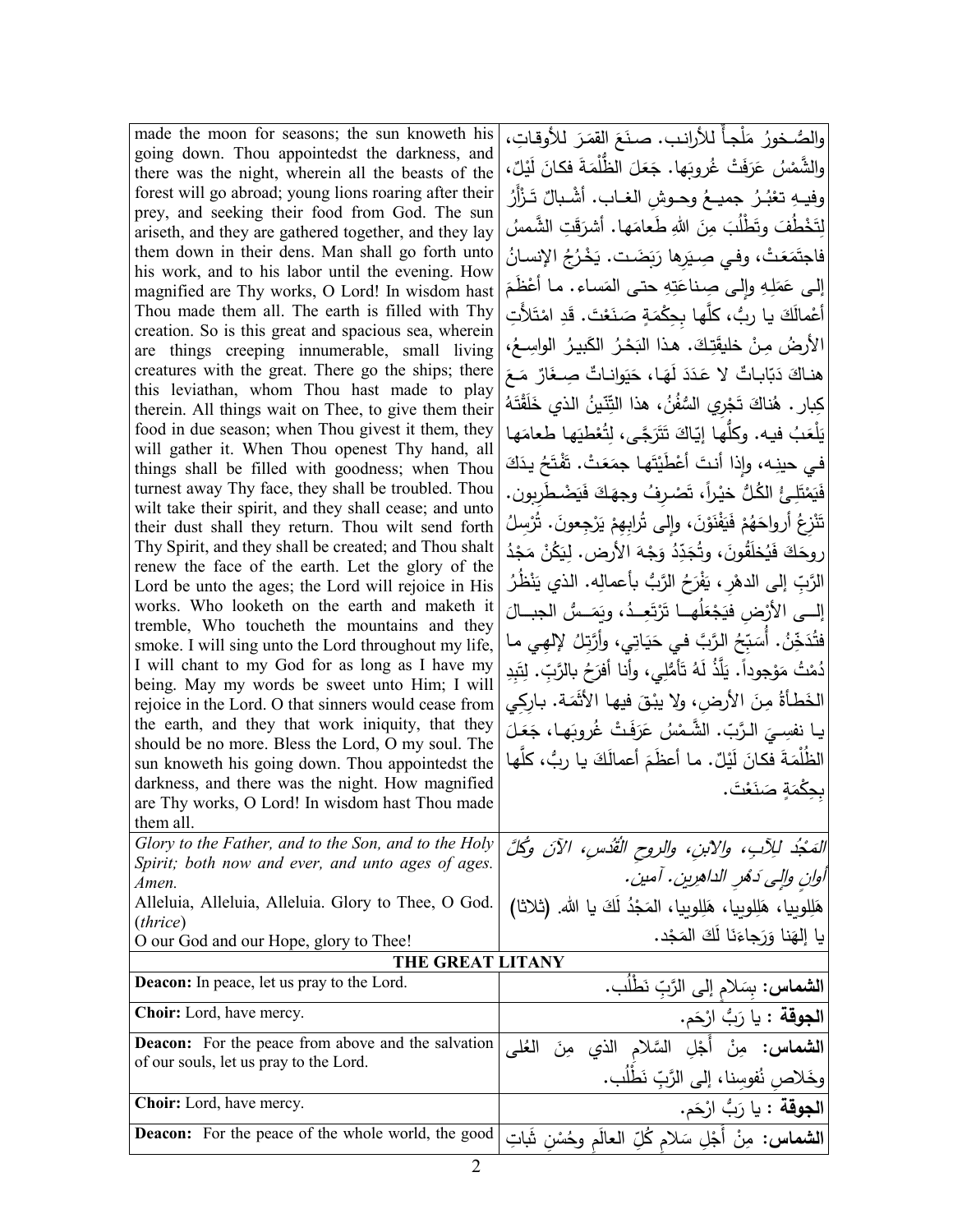| estate of the Holy Churches of God, and the union of                                                               | كنائِسِ اللهِ المُقَدَّسَةِ، واتِّحادِ الكُلِّ، إلى الرَّبِّ                   |
|--------------------------------------------------------------------------------------------------------------------|--------------------------------------------------------------------------------|
| all, let us pray to the Lord.                                                                                      | نَطلُب.                                                                        |
| Choir: Lord, have mercy.                                                                                           | ِ ا <b>لجوقة:</b> يا رَبُّ ارْحَم.                                             |
| <b>Deacon:</b> For this Holy House and those who                                                                   | ا <b>لشماس:</b> مِنْ أَجْلِ هذا البَيْتِ المُقَدَّس، والذينَ يَدْخُلُونَ       |
| with faith, reverence, and fear of God enter                                                                       | إليهِ بإيمانِ وَوَرَعٍ وَخَوفِ اللهِ، إلى الرَّبِّ نَطْلُب.                    |
| therein, let us pray to the Lord.<br>Choir: Lord, have mercy.                                                      |                                                                                |
| <b>Deacon:</b> For our father and Metropolitan N., (our                                                            | <b>الجوقة:</b> يا رَبُّ ارْحَم.                                                |
| Archbishop N. or Bishop N.), the honorable                                                                         | ا <b>لشماس:</b> مِنْ أَجْلِ أَبينا ومِتروبوليتِنا (فلان) وأسقُفِنا             |
| presbytery, the diaconate in Christ, all the clergy                                                                | (فلان) والكَهَنَةِ الْمُكَرَّمينَ والشَمامسةِ الخُدّام بالمَسيح،               |
| and people, let us pray to the Lord.                                                                               | وجميع الإكليروس والشَّعْبِ، إلى الرَّبِّ نَطْلُب.                              |
| Choir: Lord, have mercy.                                                                                           | ا <b>لجوقة:</b> يا رَبُّ ارْحَم.                                               |
| For Metropolitan Boulos and<br>Deacon:                                                                             | الشماس: مِنْ أجلِ المِتْروبوليتِ بولُسَ والمِطْرانِ يوحَنا                     |
| Archbishop Youhanna and their quick release<br>from captivity and safe return, let us pray to                      | وفَكِّ أَسْرِهِما وعَوْدَتِهِما سالِمَيْنِ، إلى الرَّبِّ نَطْلُبٍ.             |
| the Lord.                                                                                                          |                                                                                |
| Choir: Lord, have mercy.                                                                                           | <b>الجوقة:</b> يا رَبُّ ارْحَم.                                                |
| For our country, its President, civil<br>Deacon:<br>authorities, and Armed Forces, let us pray to the Lord.        | (في أمريكا) الشعَّاس: مِنْ أَجْلِ حُكّام هَذا البَلَدِ،                        |
|                                                                                                                    | ومُؤازَرَتِهِمْ في كُلِّ عَمَلٍ صالِحٍ، إلى الرَّبِّ نَطْلُب.                  |
| Choir: Lord, have mercy.                                                                                           | <b>الجوق</b> : يا رَبُّ ارْحَم.                                                |
| For this city and every city and<br>Deacon:                                                                        | ا <b>لشماس:</b> مِنْ أَجْلِ هذهِ المَدينةِ، وجَميع المُدُنِ والقُرى            |
| countryside and the faithful who dwell therein, let<br>us pray to the Lord.                                        | والمؤْمنينَ الساكِنينَ فِيها، إلى الرَّبِّ نَطْلُب.                            |
| <b>Choir:</b> Lord, have mercy.                                                                                    | ا <b>لجوقة:</b> يا رَبُّ ارْحَم.                                               |
| <b>Deacon:</b> For healthful seasons, abundance of the                                                             | ا <b>لشماس:</b> مِنْ أَجْلِ اعْتِدالِ الأَهْوِيَةِ وخِصْبِ الأَرْض             |
| fruits of the earth, and peaceful times, let us pray<br>to the Lord.                                               | بالنِّمارِ ، وأَوْقاتٍ سلاميَّةٍ، إلى الرَّبِّ نَطْلُبٍ.                       |
| Choir: Lord, have mercy.                                                                                           | ا <b>لجوقة:</b> يا رَبُّ ارْحَم.                                               |
| Deacon: For travelers by sea, by land,  والجوِّر والجوِّر والجور العام . Deacon: For travelers by sea, by land     |                                                                                |
| and by air, the sick, the suffering, the<br>captive, and for their salvation, let us                               | والمَرْضي والمَضْنِيينَ، والأَسْرَى وخَلاصِهِمْ، إلى الرَّبِّ نَطْلَبٍ.        |
| pray to the Lord.                                                                                                  |                                                                                |
| Choir: Lord, have mercy.                                                                                           | ا <b>لجوقة:</b> يا رَبُّ ارْحَم.                                               |
| <b>Deacon:</b> For our deliverance from all tribulation,<br>wrath, danger, and necessity, let us pray to the Lord. | <b>الشماس:</b> مِنْ أَجْلِ نَجاتِنا مِنْ كُلِّ ضيق وَغَضَب                     |
|                                                                                                                    | وخَطَر وَشِدَةٍ، إلى الرَّبِّ نَطْلَب.                                         |
| Choir: Lord, have mercy.                                                                                           | ا <b>لجوقة:</b> يا رَبُّ ارْحَم.                                               |
| <b>Deacon:</b> Help us; save us; have mercy on us; and<br>keep us, O God, by Thy grace.                            | ا <b>لشماس:</b> أَعْضُدْ وَخَلِّصْ وارْحَمْ واحفَظْنا يا اللهُ بنِعْمَتِكَ.    |
| <b>Choir:</b> Lord, have mercy.                                                                                    | ا <b>لجوقة:</b> يا رَبُّ ارْحَم.                                               |
| <b>Deacon:</b> Calling to remembrance our                                                                          | الشعاس: بعدَ ذِكْرِنا الكلِّيَةَ القَداسَةِ الطاهِرَةَ، الفائِقَةَ البَرَكاتِ، |
| all-holy, immaculate, most blessed and                                                                             | المَجيدةَ، سيِّدَتَنا والِدةَ الإِلهِ الدائِمَةَ البَتوليَّةِ مَرْيَمَ         |
| glorious Lady the Theotokos and ever-<br>نميع<br>Virgin Mary, with all the Saints, let us                          |                                                                                |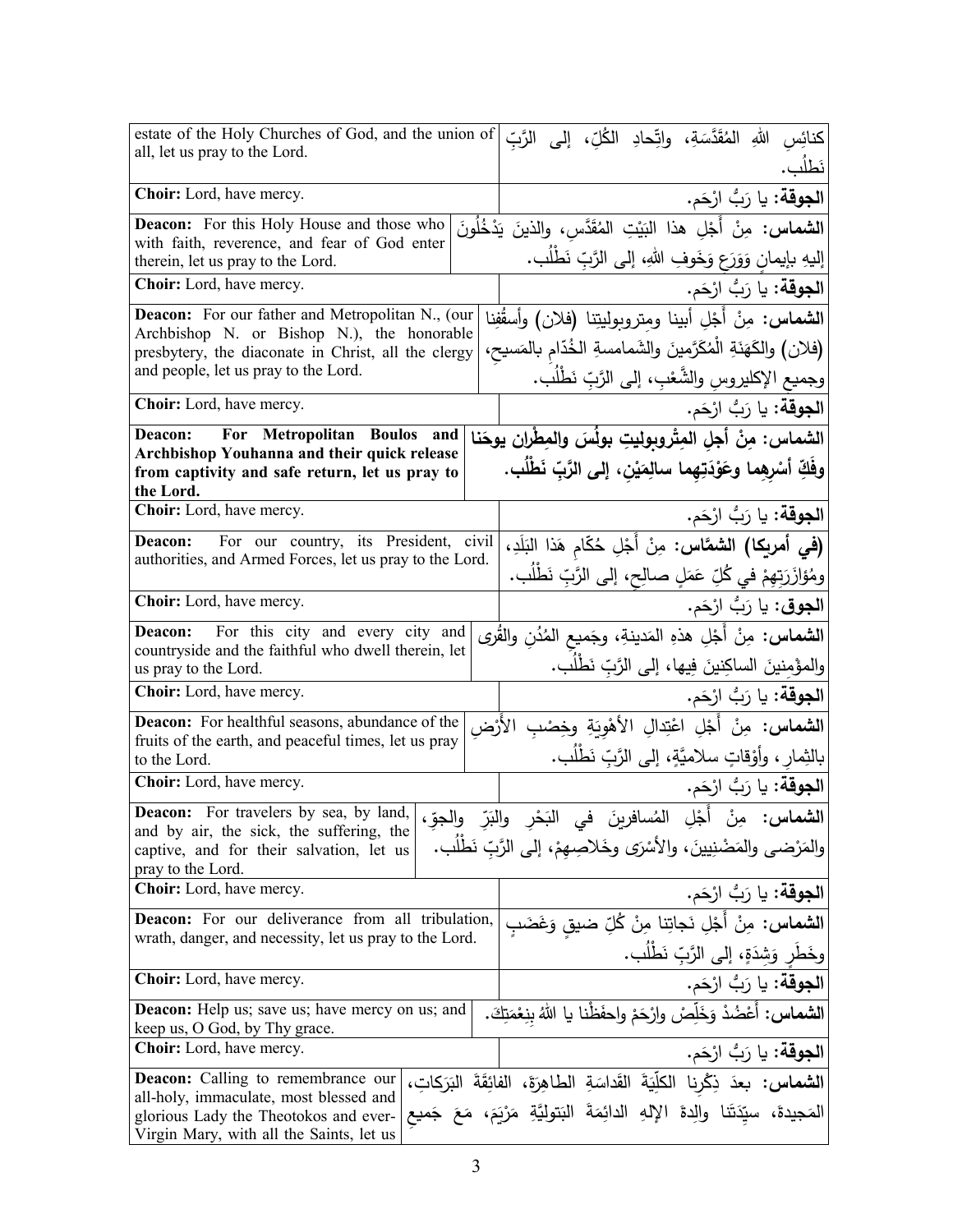| commend ourselves and each other,<br>and all our life unto Christ our God.                                     | القدِّيسين، لِنوْدِعْ أَنفُسَنا وبَعْضُنا بَعْضاً وَكُلَّ حَياتِنا لِلْمَسيحِ الإله.     |  |
|----------------------------------------------------------------------------------------------------------------|------------------------------------------------------------------------------------------|--|
| Choir: To Thee, O Lord.                                                                                        | ا <b>لجوقة:</b> لَكَ يا رَبّ.                                                            |  |
| Priest: For unto Thee are due all glory,                                                                       | ا <b>لكاهن:</b> لأنَّهُ يَنْبَغي لَكَ كُلُّ تَمْجيدٍ وإِكْرامٍ وسُجودٍ، أيها الآبُ       |  |
| honor, and worship to the Father and to the                                                                    |                                                                                          |  |
| Son and to the Holy Spirit, now and ever,                                                                      | والابنُ والروحُ القَدُسُ، الآنَ وكلَّ أوانٍ، وإلى دهرِ الداهرينِ.                        |  |
| and unto ages of ages.<br>Choir: Amen.                                                                         |                                                                                          |  |
|                                                                                                                | ا <b>لجوقة:</b> آمين.                                                                    |  |
|                                                                                                                | "BLESSED IS THE MAN" and verses                                                          |  |
| Blessed is the man who walks not in the counsel of the wicked.<br><i>Verse:</i>                                |                                                                                          |  |
| Refrain: Alleluia. Alleluia. Alleluia.                                                                         |                                                                                          |  |
| Verse:                                                                                                         | For the Lord knows the way of the righteous, but the way of the wicked will perish.      |  |
| Refrain<br>Verse:                                                                                              | Serve the Lord in fear and rejoice; rejoice in Him with trembling. Refrain               |  |
| Blessed are all who take refuge in Him. Refrain<br>Verse:                                                      |                                                                                          |  |
| Arise, arise, O Lord. Save me O my God. Refrain<br>Verse:                                                      |                                                                                          |  |
| Verse:                                                                                                         | Salvation belongs to the Lord. Thy blessing be upon Thy people. Refrain                  |  |
| Verse:                                                                                                         | Glory to the Father and to the Son and to the Holy Spirit, both now and ever and unto    |  |
| ages of ages.                                                                                                  |                                                                                          |  |
| Amen. Alleluia. Alleluia. Alleluia. Glory to Thee O God (3 times).                                             |                                                                                          |  |
|                                                                                                                | THE LITTLE LITANY                                                                        |  |
| Priest: Again and again, in peace, let us pray to                                                              | ا <b>لكاهن:</b> أيْضاً وأيْضاً بِسَلامِ إلى الرَّبِّ نَطْلُب.                            |  |
| the Lord.                                                                                                      |                                                                                          |  |
| <b>Choir:</b> Lord, have mercy.                                                                                | ا <b>لجوق</b> : يا ربُّ ارْحَمْ.                                                         |  |
| <b>Priest:</b> Help us; save us; have mercy on us; and<br>keep us, O God, by Thy grace.                        | ا <b>لكاهن:</b> أعْضُدْ، وَخَلِّصْ، وارْحَمْ، واحفَظْنا يا اللهُ بنِعْمَتِكَ.            |  |
| <b>Choir:</b> Lord, have mercy.                                                                                | ا <b>لجوق</b> : يا ربُ ارْحَمْ.                                                          |  |
| Priest: Calling to remembrance our all-holy,                                                                   | ا <b>لكاهن:</b> بعدَ ذِكْرِنا الكُلِّيَّةَ القَداسَةِ، الطاهِرَةَ، الفائِقَةَ البَرَكاتِ |  |
| immaculate, most-blessed and glorious Lady                                                                     |                                                                                          |  |
| the Theotokos and ever-virgin Mary, with all                                                                   | المَجيدة، سيِّدَتَنا والِدَةَ الإِلهِ الدائِمَةَ البَتولِيَّةِ مَرْيَمَ مَعَ جميع        |  |
| the saints: let us commend ourselves and each                                                                  | القدِّيسين، لِنُوْدِعْ أَنْفُسَنا وبَعْضُنا بَعْضاً وَكُلَّ حَياتِنا                     |  |
| other, and all our life unto Christ our God.                                                                   | لِلْمَسيحِ الإِلهِ.                                                                      |  |
| Choir: To Thee, O Lord.                                                                                        |                                                                                          |  |
|                                                                                                                | ا <b>لجوق:</b> لكَ يا ربّ.                                                               |  |
| <b>Priest:</b> For Thine is the might, and Thine is the<br>kingdom, and the power and the glory of the         | الكاهن:لأنَّ لكَ العِزَّةَ ولكَ المُلْكَ والقُوَّةَ والمَجْدَ أَيُّها الآبُ              |  |
| Father and of the Son and of the Holy Spirit,                                                                  |                                                                                          |  |
| now and ever, and unto ages of ages.                                                                           | والإبنُ والروحُ القُدُسُ، الآنَ وكُلَّ أوان وإلى دَهْرِ الدَّاهِرِينِ.                   |  |
| Choir: Amen.                                                                                                   | الجوق: آمين.                                                                             |  |
| "O LORD, I HAVE CRIED" IN TONE ONE                                                                             |                                                                                          |  |
| O Lord, I have cried out unto Thee, hear Thou me;                                                              | يا ربِّ إليكَ صَرَخْتُ، فاسْتَمِعْ لي، إسْتَمِعْ لي يا                                   |  |
| hear Thou me, O Lord. O Lord, I have cried out                                                                 |                                                                                          |  |
| ربُّ. يا ربِّ إليْكَ صَرَخْتُ فاسْتَمِعْ لي، أَنْصِتْ إلى<br>unto Thee, hear Thou me. Give ear to the voice of |                                                                                          |  |
| my supplication when I cry out unto Thee: hear                                                                 | صوتِ تَضَرُّعي حينَ أَصْرُخُ إِلَيكَ، إِسْتَمِعْ لَي يا                                  |  |
| Thou me, O Lord.                                                                                               |                                                                                          |  |
| Let my prayer be set forth before Thee as the                                                                  |                                                                                          |  |
| incense, and the lifting up of my hands as the                                                                 | لِتَسْتَقِمْ صَلاتي كالدَخور أمامَكَ، ولْيَكُنْ رَفْعُ يَدَيَّ                           |  |
| evening sacrifice; hear Thou me, O Lord.                                                                       | كَذَبِيحَةٍ مَسائيَّةٍ، إِسْتَمِعْ لي يا رَبُّ.                                          |  |
|                                                                                                                |                                                                                          |  |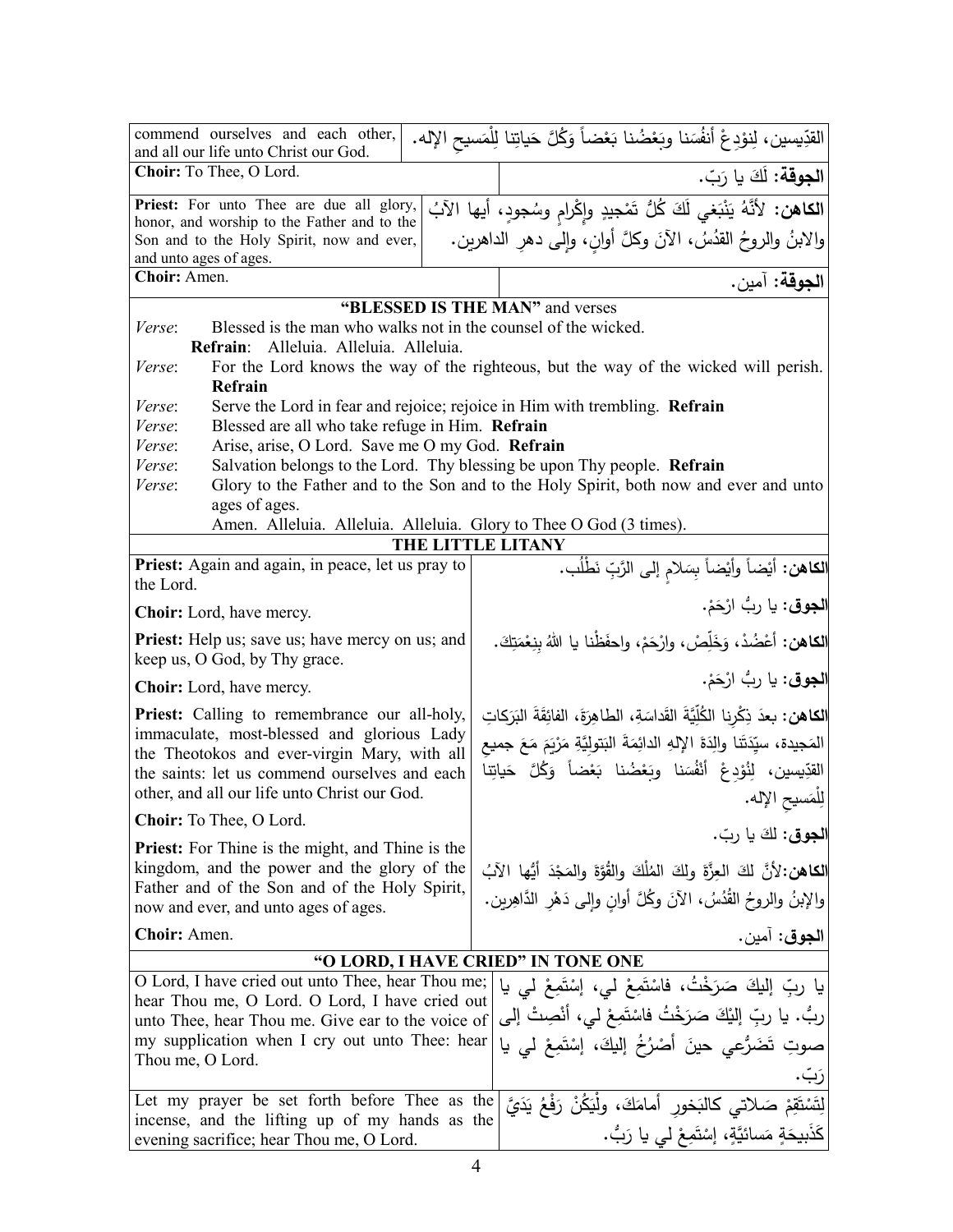| Set a watch, O Lord, before my mouth, and a                                                    | إجْعَلْ يا رَبُّ حارِساً لِفَمي وباباً حَصيناً على شَفَتَىَّ.                  |  |
|------------------------------------------------------------------------------------------------|--------------------------------------------------------------------------------|--|
| protecting door round about my lips.                                                           |                                                                                |  |
| Incline not my heart to evil words, to make<br>excuses in sins.                                | لا تُمِلْ قَلْبي إلى كَلام الشرِّ فَيَتَعَلَّلَ بِعِلَلِ الخطايا.              |  |
| With men that work iniquity; and I will not<br>communicate with the choicest of them.          | مَعَ الناسِ العامِلِينَ الإِثْمَ ولا أتَّفِقُ مَعَ مُخْتارِيهِمْ.              |  |
| The just man shall correct me in mercy and shall                                               |                                                                                |  |
| reprove me; but let not the oil of the sinner anoint                                           | سَيؤَدِّبُني الصدِّيقُ بِرَحْمَةٍ وبِوَبِّخُني أمّا زبِتُ                      |  |
| my head.                                                                                       | الخاطِئِ فلا يُدهَنُ به رأسي.                                                  |  |
| For my prayer also shall still be against the things                                           | لأنَّ صَلاتي أيضاً في مَسَرَّتِهِمْ، قَدِ ابْتُلِعَتْ                          |  |
| with which they are well pleased; their judges                                                 |                                                                                |  |
| falling upon the rock have been swallowed up.                                                  | قُضاتُهُمْ مُلْتَصِقِينَ بِصَخْرَةٍ.                                           |  |
| They shall hear my words, for they are sweet; as                                               | يَسْمَعونَ كَلِماتي فإنّها قَدِ اسْتُلِذَّتْ مِثْلَ سَمْنِ الأَرْضِ            |  |
| when the thickness of the earth is broken upon                                                 | المُنْشَقِّ على الأَرْضِ تَبَدَّدَتْ عِظامُهُمْ حولَ الجَحيم.                  |  |
| the ground, their bones are scattered by the side<br>of hell.                                  |                                                                                |  |
| But to Thee, O Lord, Lord, are mine eyes; in                                                   | لأَنَّ يا ربُّ، يا ربُّ إليكَ عَيْنَيَّ وعليكَ تَوَكَّلْتُ فلا تَنْزِع         |  |
| Thee have I put my trust, take not away my                                                     |                                                                                |  |
| soul.                                                                                          | نفسي.                                                                          |  |
| Keep me from the snare which they have laid for                                                | إِحْفَظْٰنِي مِنَ الفَخِّ الذي نَصَبوهُ لي ومِنْ مَعاثِرِ                      |  |
| me, and the traps of the workers of iniquity.                                                  | فاعِلي الإثْم.                                                                 |  |
| Let the wicked fall into their own nets,                                                       |                                                                                |  |
| whilst I alone escape.                                                                         | تَسْقُطُ الخَطَأَةُ في مَصائِدِهِم وأكونُ أنا على انْفِرادٍ إلى أنْ أعْبُرَ .  |  |
| I cried unto the Lord with my voice, with my voice                                             | بِصَوْتي إِلَى الرَّبِّ صَرَخْتُ، بِصَوْتي إِلى الرَّبِّ                       |  |
| unto the Lord, did I make my supplication.                                                     |                                                                                |  |
|                                                                                                | تَضَرَّعْتُ.                                                                   |  |
| I poured out my supplication before Him; I showed                                              | أَسْكُبُ أَمامَهُ تَضَرُّعي وأَحْزاني قُدّامَهُ أُخَبِّرُ .                    |  |
| before Him my trouble.                                                                         |                                                                                |  |
| When my spirit was overwhelmed within me, then<br>Thou knewest my path.                        | عند فناءِ رو <i>حي مِنّي أنتَ تعرِفُ سُبُلِي.</i>                              |  |
| In the way wherein I walked have they                                                          | في هذا الطَّريقِ الذي كُنْتُ أسلُكُ فيهِ أخْفَوا ليَ فخّاً.                    |  |
| secretly laid a snare for me.                                                                  |                                                                                |  |
| I looked on my right hand, and beheld, but there                                               | تأمَّلْتُ في الميامِنِ وأَبْصَرْتُ فلَمْ يَكُنْ مَنْ يَعِرِفُني.               |  |
| was no man that would know me.                                                                 |                                                                                |  |
| Refuge failed me; no one cared for my soul.                                                    | ضاعَ المَهْرَبُ منّي ولَمْ يُوجَدُ مَنْ يَطْلُبُ نفسى.                         |  |
| I cried unto Thee, O Lord; I said: Thou art my                                                 | فصرَخْتُ إليكَ يا ربُّ وقُلْتُ أنتَ هو رجائى                                   |  |
| refuge and my portion in the land of the living.                                               |                                                                                |  |
| Attend unto my cry, for I am brought very low.                                                 | ونَصيبي في أرْضِ الأحياء.<br>أنْصِتْ إلى طِلْبَتي فإنّي قَدْ تَذَلَّلْتُ جداً. |  |
| Deliver me from my persecutors, for they are                                                   |                                                                                |  |
| stronger than I.                                                                               | نَجِّني مِنَ الذينَ يَضْطَهِدونَني فإنَّهُمْ قد اعْتَزّوا عليَّ.               |  |
| For the Resurrection in Tone One                                                               |                                                                                |  |
| Verse 10. Bring my soul out of prison, that I may                                              | ئ قانچ بك 10 . أخرج مِنَ الحَسِسِ نَفسـى، لكَــى                               |  |
| praise Thy Name.                                                                               | أشكر اسمَكَ.                                                                   |  |
| Accept our evening prayers, O Holy Lord. Grant us                                              |                                                                                |  |
| forgiveness of our sins; for Thou alone hast made<br>manifest the Resurrection unto the world. | أَيُّهــا الــرَّبُّ الْقُـدّوسِ، تَقَبَّــلْ صَــلَواتِنا المَســائيةَ،       |  |
|                                                                                                | وامنَحْنا غُفْرانَ الخَطايا، لأَنَّكَ أنتَ وحْدَكَ الذي                        |  |
|                                                                                                | أَظْهَرَ القِيامَةَ في العالَم.                                                |  |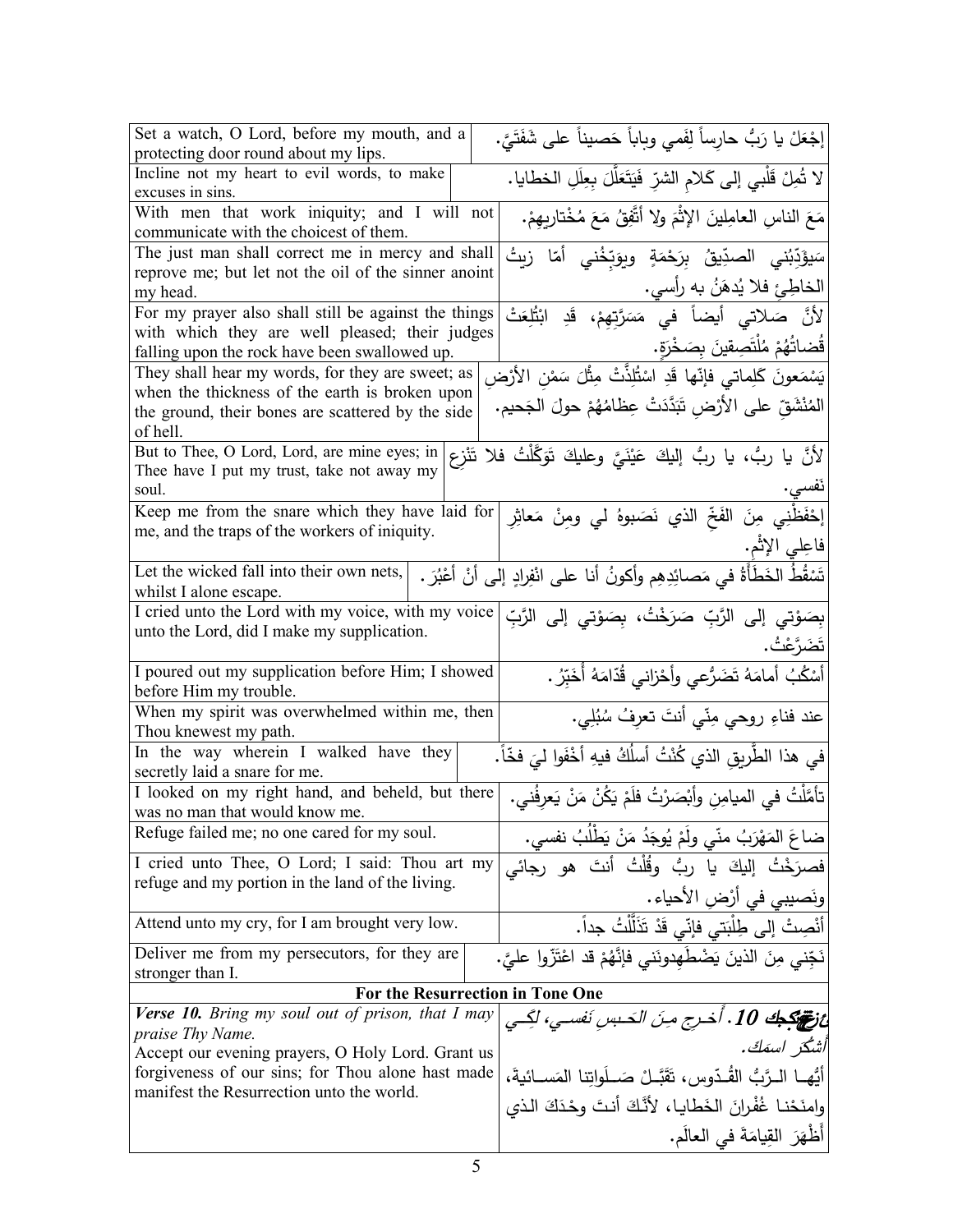| Verse 9. The righteous shall wait for me until Thou                                                          |                                                                                  | ئ تاريخ بن الساقي بُنْتَظِــُر الصـــدّيقونَ حتـــى                        |
|--------------------------------------------------------------------------------------------------------------|----------------------------------------------------------------------------------|----------------------------------------------------------------------------|
| recompense me. Encompass Zion, O ye people, and                                                              |                                                                                  |                                                                            |
| surround it; give ye glory therein to Him Who arose                                                          | أَيُّها الشعوبُ احْتاطوا بصِـهْيَوْنَ                                            | تجازيني.                                                                   |
| from the dead; for He is our God Who hath<br>delivered us from our transgressions.                           |                                                                                  | واكْتَنِفوهـا، وأعْطـوا مجْدًا فيهـا لِلْنـاهِض مِنْ بَـيْن                |
|                                                                                                              |                                                                                  | [الأموات، لأنَّهُ إلهُنا الذي أنقَذَنا مِنْ آثامِنا.                       |
| <b>Verse 8.</b> Out of the depths have I cried to Thee, O                                                    |                                                                                  | غز تكبك 8. مِنَ الأعْماق صَرَخْتُ إليكَ باربّ، باربٌ                       |
| Lord, Lord hear my voice. O come, ye people, let                                                             |                                                                                  | <i>إِسْتَمِعْ صَنُوتَى.</i> هلَمّوا أَيُّها الشُّعوبُ لِنُسَبِّحَ ونَسجُدَ |
| us praise Christ and bow down before Him,<br>glorifying His Resurrection from the dead; for He is            |                                                                                  | لِلْمَسيح، مُمَجّدينَ قِيامَتَهُ مِنْ بَيْنِ الأَموات، لأَنَّهُ إِلهُنا    |
| our God Who hath delivered the world from the                                                                |                                                                                  |                                                                            |
| wiles of the enemy.                                                                                          |                                                                                  | الذي أنقَذَ العالَمِ مِنْ ضَلاَلَةِ العَدقِ.                               |
| Verse 7. Let Thine ears be attentive to the                                                                  | ئ في 1.7 جنوب من الأنساك مُصْبِغِيَّتِين إلــي صَــوتِ                           |                                                                            |
| voice of my supplication. Rejoice, O ye<br>heavens; sound the trumpets, ye foundations of                    | تَ <i>ضَرُّعي.</i> إبْتَهِجي أَيَّتُها السَّماوات، بَوِّقي يا أساساتِ            |                                                                            |
| the earth; thunder forth gladness, O ye                                                                      | الأرْضِ، واهْتِفــي أَيَّتُهـــا الجِبـــالُ بـــالفَرَح، لأنَّـــهُ هُــوَذا    |                                                                            |
| mountains; for behold, Emmanuel hath nailed                                                                  |                                                                                  |                                                                            |
| to the Cross our sins; and the Giver of Life                                                                 | عِمّانوئيلُ قَدْ سَمَّرَ خَطايانـا بِصَـليبِهِ، والمـانِحُ الحيـاةَ              |                                                                            |
| hath slain death, raising up Adam; for He is<br>the Lover of mankind.                                        |                                                                                  | أماتَ المؤتَ، مُنْهضاً آدَمَ، بما أنَّهُ مُحِبٌّ لِلْبَشَرِ .              |
| Verse 6. If Thou, O Lord, shouldest mark                                                                     | غز <b>تَكِطِّ 6.</b> إِنْ كُنتَ لِلِآتَامِ راصِدًا يا رَبُّ، فَيا رَبُّ          |                                                                            |
| iniquities, O Lord, who shall stand? For with                                                                |                                                                                  |                                                                            |
| Thee there is forgiveness. He Who was willingly                                                              | مَ <i>نْ يَثْبُتْ؟ فَإِنَّ مِن عِندِكَ الاغْتِفار .</i> لنُسَبِّح الذي           |                                                                            |
| crucified in the flesh for our sake; Who didst<br>suffer and was buried, and arose again from the            | صُلِبَ بِالجَسَدِ طَوعًا مِن أَجلِنا، وَتَأَلَّمَ، وَقُبِرَ ، وَقامَ             |                                                                            |
| dead: let us praise, saying, O Christ: confirm Thy                                                           | مِــن بَــين الأمــواتِ، قــائِلِينَ: أَيُّهــا المَســيحُ، ثَبِّــتْ            |                                                                            |
| Church in Orthodoxy, and make peaceful our                                                                   | كَنيستَكَ في الرَّأي المُسْتَقيم، وَسَلِّم حَياتَنا، بِما أنَّكَ                 |                                                                            |
| lives; for Thou art good and the Lover of                                                                    |                                                                                  |                                                                            |
| mankind.                                                                                                     |                                                                                  | صالِحٌ، وَمُحِبٌّ لِلبَشَرِ .                                              |
| Verse 5. Because of Thy Name have I waited for<br>Thee, O Lord; my soul hath waited upon Thy                 | غز تكط 5. مِنْ أجلِ اسْمِكَ صَبَرْتُ لكَ يا رَبّ، صَبَرتُ                        |                                                                            |
| word, my soul hath hoped in the Lord. Standing                                                               | نفسي في أقوالِكَ، تَوَكَّلْتُ نَفسي على الرَّبّ.    لِنَقِفْ، نَحنُ              |                                                                            |
| before Thy life-giving tomb, we, though                                                                      | غَيرَ  المُستَحِقِّينَ، لَدَى قَبركَ الواهِبِ الحَياةَ، أَيُّها المَسيحُ         |                                                                            |
| unworthy, offer glory to Thine ineffable                                                                     |                                                                                  |                                                                            |
| compassion, O Christ our God; for Thou didst<br>accept the Cross and death, O sinless One, that              | إِلَهُنا، وَنُقَدِّمْ لِتَحَنُّنِكَ الذي لا يُنْعَتُ تَمْجيداً. لأَنْكَ قَبِلْتَ |                                                                            |
| Thou mightest grant Resurrection to the world;                                                               | صَـلْباً وَمَوْتـاً، أَيُّهـا البَـريءُ مِـنَ الخَطَـاً، لِتَمـنَحَ العـالَمَ    |                                                                            |
| for Thou art good and the Lover of mankind                                                                   |                                                                                  | القِيامَةَ، بما أَنَّكَ صالِحٌ وَمُحِبٌّ لِلبَشَرِ .                       |
| For St. Mary of Egypt in Tone Six (** Having laid up all their hope**)                                       |                                                                                  |                                                                            |
| Verse 4. From the morning watch until night, from the                                                        |                                                                                  | غز تججه 4. منِ انْفِجارِ الصُنْبِح إلى الليل، منِ                          |
| morning watch let Israel trust in the Lord. Though                                                           |                                                                                  |                                                                            |
| thy body, which had been * defiled with reckless                                                             | إِنّ                                                                             | انْفِجارِ الصُّنْبِحِ لَيِتَّكَلِّ إِسْرائِيلُ على الرَّبِّ.               |
| abandon, * hindered thee from vision of * the august                                                         | امْتِدادَ الأَدْناسِ الرَّجِسَةِ فيما سَلَفَ، قَدْ كانَ                          |                                                                            |
| and holy things * thou didst long to see, * yet did thy<br>consciousness * and thy clear perception * of the | يَصُدُّكِ عَنْ أَنْ تَنْظُرِي الأَشْياءَ الْمُقَدَّسَةَ. لَكِنَّ                 |                                                                            |
| deeds that thou hadst done before * graciously work a                                                        |                                                                                  |                                                                            |
| turn $*$ in thee for the better, O godly-wise; $*$ for when                                                  | ضَميرَكِ المُتَأَلِّهَ العَزْمِ، وشُعورَكِ بِحالَتِكِ، أَرْجَعَكِ                |                                                                            |
| thou hadst looked on the pure * icon of the blest                                                            | عَنْها، وقَادَكَ لِما هُوَ أَفْضَلَ. لأَنَّكِ مُذْ وَجَّهْتِ                     |                                                                            |
| Mother of our God, * thou, on passing judgment *                                                             | بَصَرَكٍ نَحْوَ فَتاةِ اللهِ ونَحْوَ أَيْقُونَتِها الْمُبارَكَةِ،                |                                                                            |
| against thyself for all thy former sins, * didst freely                                                      |                                                                                  |                                                                            |
| worship the precious Wood, * Mary, who art praised<br>of all.                                                |                                                                                  | قَضَيْتِ على الزلاّتِ، وسَجَدْتِ لِلْصَليبِ المُكَرِّمِ.                   |
|                                                                                                              |                                                                                  |                                                                            |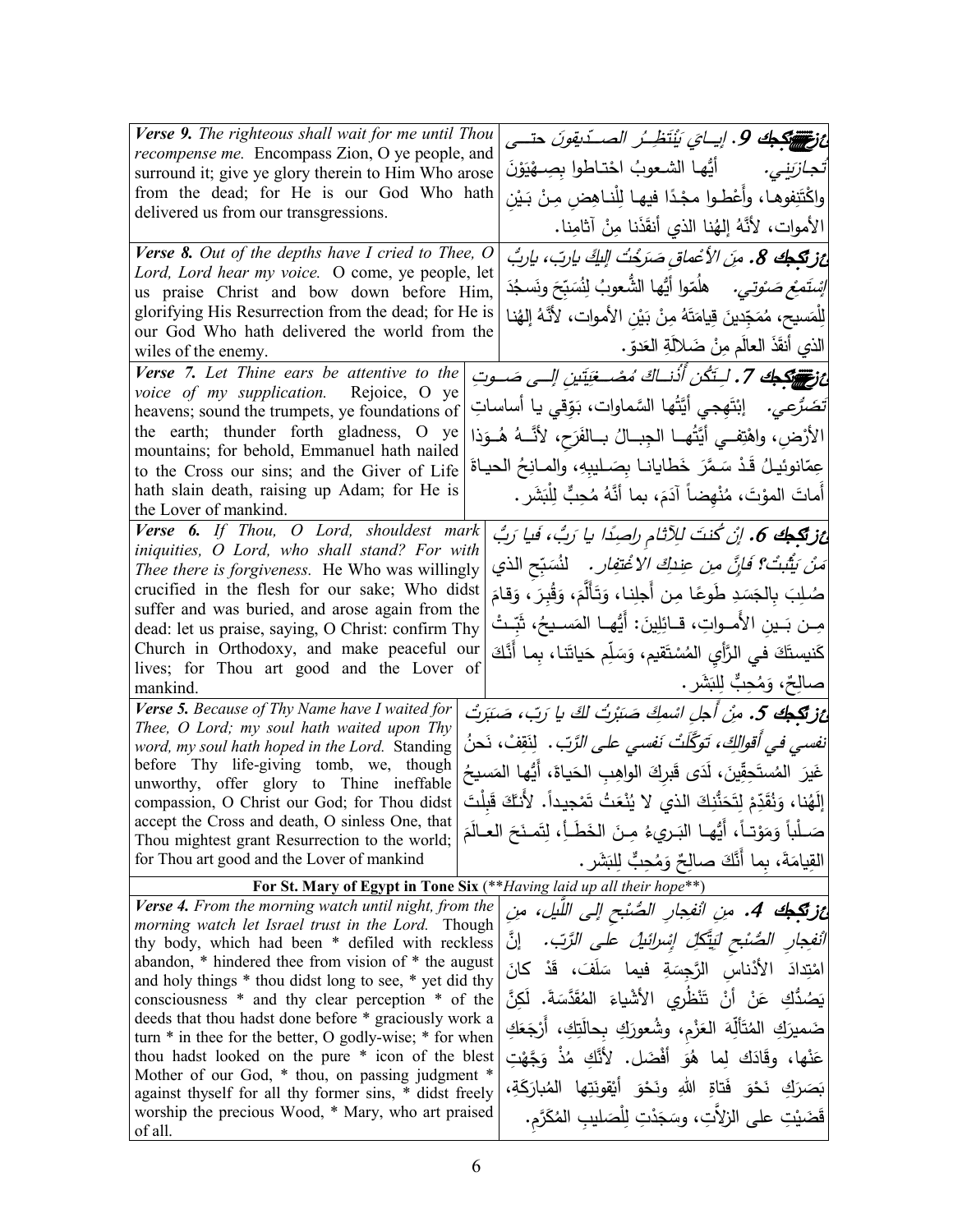| <b>Verse 3.</b> For with the Lord there is mercy and with Him                                                                 | أَعْزِيْكِهِكَ 3. لأَنَّ مِنَ الرَّبِّ الرَّحْمَةَ، وَمِنْهُ             |  |
|-------------------------------------------------------------------------------------------------------------------------------|--------------------------------------------------------------------------|--|
| is abundant redemption, and He will deliver Israel from                                                                       | النَّجاةَ الكَثْيرة، وَهُوَ يُنَجِّي إِسْرائِيلَ مِنْ كُلِّ              |  |
| all his iniquities. Though thy body, which had been *<br>defiled with reckless abandon, * hindered thee from                  |                                                                          |  |
| vision of * the august and holy things * thou didst long                                                                      | إِنَّ امْتِدادَ الأَدْناسِ الرَّجِسَةِ فيما<br>أثامهِ.                   |  |
| to see, * yet did thy consciousness * and thy clear                                                                           | سَلَفَ، قَدْ كانَ يَصُدُّكِ عَنْ أَنْ تَنْظُرِي الأَشْياءَ               |  |
| perception * of the deeds that thou hadst done before *                                                                       | المُقَدَّسَةَ. لَكِنَّ ضَميرَكِ المُتَأَلِّهَ العَزْمِ،                  |  |
| graciously work a turn * in thee for the better, O godly-                                                                     | وشُعورَكِ بحالَتِكِ، أَرْجَعَكِ عَنْها، وقَادَكَ لِما                    |  |
| wise; * for when thou hadst looked on the pure * icon of<br>the blest Mother of our God, * thou, on passing                   | هُوَ أَفْضَل. لأَنَّكِ مُذْ وَجَّهْتِ بَصَرَكِ نَحْوَ فَتاةِ             |  |
| judgment * against thyself for all thy former sins, *                                                                         |                                                                          |  |
| didst freely worship the precious Wood, * Mary, who                                                                           | اللهِ ونَحْوَ أَيْقونَتِها المُبارَكَةِ، قَضَيْتِ على                    |  |
| art praised of all.                                                                                                           | ِ الزِلاَّتِ، وسَجَدْتِ لِلْصَليبِ المُكَرَّمِ.                          |  |
| Verse 2. Praise the Lord, all nations; praise Him,                                                                            | ئز تَكِطِكَ 2. سَبْحوا الرَّبَّ يا جَمِيعَ الأُمَم، وَامْدَحُوهُ         |  |
| <i>all people</i> . Worshipping with joy of heart * the<br>places hallowed by Christ God, * in thyself thou                   | يا س <i>ائِرِ الشُّعوب.</i> لقَدْ أَحْبَبْتِ الذهَبَ الْخَلاصِيَّ        |  |
| didst receive * a saving viaticum * for the virtues'                                                                          | لِلْتَوْبَةِ، والسُّجَودَ بِفَرَحٍ لِأَماكِنِ السَّيِّدِ المُقَدَّسَةِ،  |  |
| path; * filled with zeal and good cheer, * thou didst                                                                         | وفَضَّلْتِ الإِسْراعَ نَحوَ المَنْهَجِ الحَسَنِ. لِذا ذَهَبْتِ           |  |
| run the good course; * and on crossing past the<br>Jordan's streams, * thou dweltest eagerly * where                          |                                                                          |  |
| the holy Baptist had lived before. * And by thy                                                                               | فَعَبَرْتِ مَجارِيَ الأَرْدُنّ، وقَطَنْتِ في مَوْطِنِ                    |  |
| righteous way of life, * thou didst tame the passions                                                                         | الصّابِغ. وبالسيرَةِ النُسْكِيَّةِ قَدْ أَفْنَيْتِ وَحْشِيِّةَ           |  |
| ferocity, * godly-minded Mary, * our Mother ever-                                                                             | الآلامِ، مُلَطِّفَةً وَثَباتِ الجَسَدِ، مُكافِحَةً بِقُوِّةٍ أَيَّتُها   |  |
| mem'rable in truth; * for thou hadst quelled with                                                                             | الأُمُّ الدائمةُ الذِّكْرِ .                                             |  |
| thine abstinence *all the tumults of the flesh.<br><b>Verse 1.</b> For His mercy is great toward us, and the                  |                                                                          |  |
| <i>truth of the Lord endureth forever.</i> Dwelling in the                                                                    | <b>ئزنگجك 1.</b> لأَنَّ رَحْمَتَهُ قَدْ قَونِتُ عَلَينا، وَحَقُّ         |  |
| wilderness, * thou didst religiously blot out * from                                                                          | <i>الرَّبِّ يَدُومُ إلى الدَّهرِ .</i> مَحَوْتِ يا مَريَمُ المَجيدَةُ    |  |
| thy soul the images * of thy passions, and with all *                                                                         | في الْبَرِّيَّةِ صُوَرَ آلامِكِ، ورَسَمْتِ فيها تِمْثَالَ                |  |
| virtues and travails, * didst inscribe in thy soul *<br>that most Godlike image; * and thou shonest so                        | الفَضائِلِ ذاتِ الشَّكْلِ الإِلْهِيِّ، وبِذلكَ قَدْ تَلَأَلَأْتِ         |  |
| exceedingly * that thou didst lightly walk * on the                                                                           | مُشْرِقَةً وأَنْتِ عَابِرَةٌ، أَيَّتُها المَغْبوطَةُ، على المِياهِ       |  |
| very waters with nimble step; * and thou wast lifted                                                                          |                                                                          |  |
| in the air * during thine entreaties and prayers to                                                                           | بِأَوْفَرٍ رَشَاقَةٍ، وَارْتَقَيْتِ للهِ بِالصلاةِ. وَالآنَ بِما أَنَّكِ |  |
| God. * All-glorious Mary, * as thou with boldness<br>now dost stand before * the Savior Christ, do thou                       | لَدى المَسيح ماثِلَةٌ، فإليهِ اضْرَعي بِدالَّةٍ مِنْ أَجْلِ              |  |
| fervently * pray Him in our souls' behalf.                                                                                    | نفوسنا.                                                                  |  |
| <b>DOXASTICON FOR ST. MARY OF EGYPT IN TONE FOUR</b>                                                                          |                                                                          |  |
| Glory to the Father, and to the Son, and to<br><i>المَمْجُدُ للأبِ والإبنِ والروح القدّسِ.</i> أيُّها المَسيحُ ، إنَّ قُوَّةَ |                                                                          |  |
| <i>the Holy Spirit.</i> The power of Thy Cross, O                                                                             | صَليبِكَ قَدْ صَنَعتِ العَجائِبَ، فإنَّ الَّتِى كانَتْ قبلاً زانيةً،     |  |
| Christ, hath done wonders; for she who had<br>been a harlot strove in the ascetic way. Thus                                   |                                                                          |  |
| she cast away the weakness of nature, and                                                                                     | قَدْ جَاهَدَتْ جِهاداً نُسكِياً فطَرَحَتِ الضُّعْفَ الطَّبيعِيَ          |  |
| bravely contended against Satan. Then,                                                                                        | وقاوَمَتِ الشَّيطَانَ بشَجاعَةٍ. لذلكَ، وبِما أنَّها نَالتْ جائِزةَ      |  |
| having achieved the prize of victory, Mary                                                                                    | الظَفرِ ، فَهِيَ تَتَشفَّعُ من أجلِ نُفُوسنا.                            |  |
| doth intercede for our souls.                                                                                                 |                                                                          |  |
| THEOTOKION FOR THE RESURRECTION IN TONE ONE                                                                                   |                                                                          |  |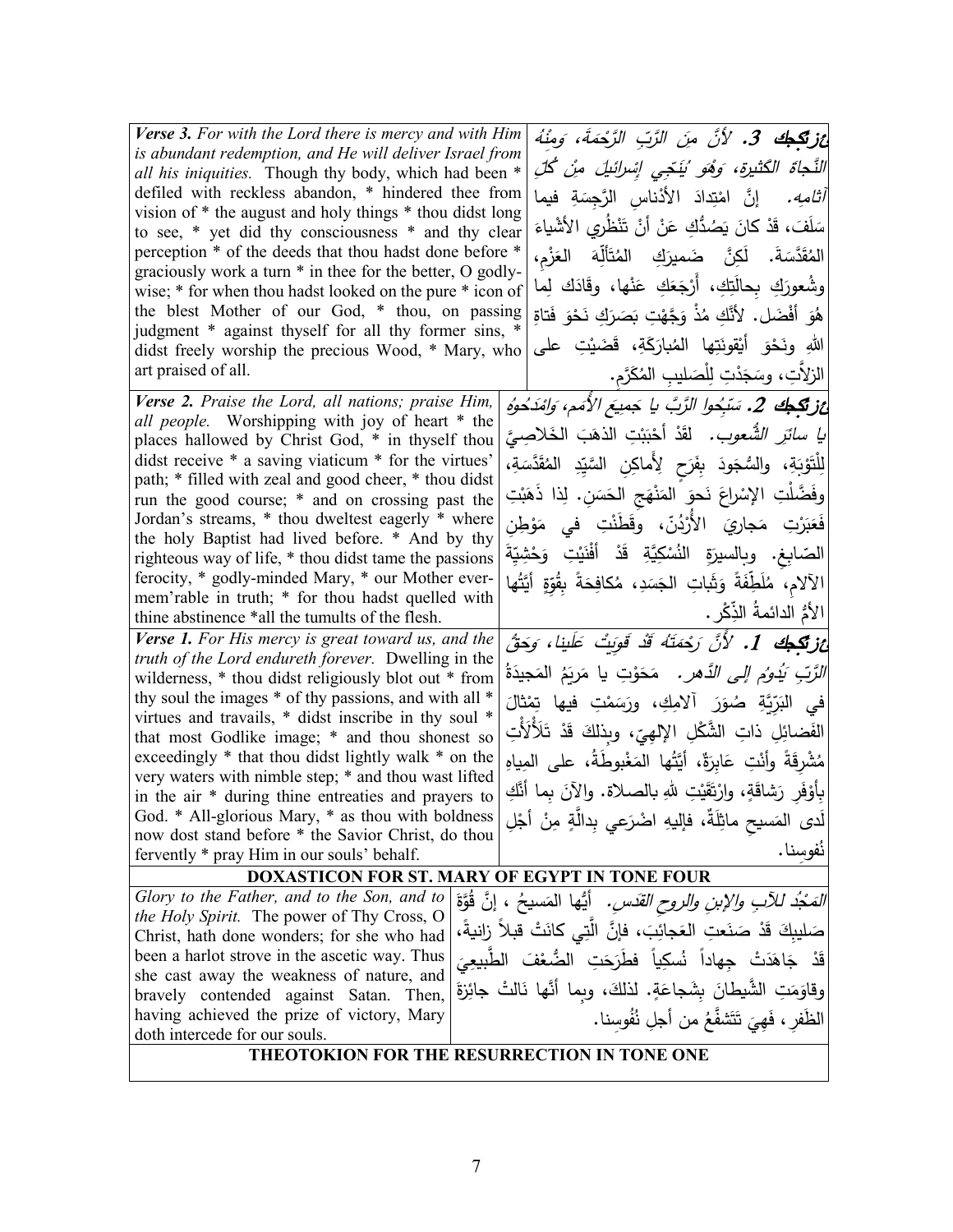| Both now and ever, and unto ages of ages.<br>Amen. Let us sing the praises of Mary the<br>Virgin, Door of Heaven, glory of all the world,<br>sprung forth from man, who also didst bear the<br>Lord; the song of the bodiless powers, and the<br>enriching of the faithful; for she revealed herself<br>as Heaven and the Temple of the Godhead. She<br>destroyed the bulwarks of enmity and ushered in<br>peace and did throw open the Kingdom.<br>Wherefore, in that we possess this confirmation<br>of our Faith, we have a defender, even the Lord<br>Who was born of her. Be bold, therefore, be<br>bold, ye people of God, for He, the All-powerful,<br>will vanquish all your enemies.                                                                                                               | الآنَ وكُلِّ أُوانِ والِّـى دَهْرِ الداهِرِينِ. آمينِ.      لِنُسَبِّحْ<br>مَرْيَمَ البَتـول، مَجْدَ العـالَم بِأَسْرِهِ، المُفْرَعَـةَ مِـنْ زَرْع<br>بَشَرِيِّ، والوالِدَةَ السَيِّد، البـابَ السَماوِيِّ، تَسْبِيحَ غَيْر<br>المُتَجَسِّمينَ، وجَمـالَ المُؤْمِنينِ. لأَنَّهـا ظَهَرَتْ سَماءً<br>وَهَيْكَلاً لِلَّاهوت، وَهَدَمَتْ سِياجَ العَداوَةِ المُتَوَسِّط،<br>وْلِجَتَلَبَتِ السَّلامَةَ عِوَضَهُ، وَفَتَحَتِ المَلَكوتِ. فَلْنَتَشَبَّتْ<br>بِها، إذْ هِيَ مِرْساةٌ لِلإِيمانِ، وَلْنَتَّخِذِ الرَّبَّ مَوْلُودَها<br>عاضِداً إيَّانـا. فَتَشَجَّعِ الآنَ وَثِقْ يـا شَعْبَ الله، لأَنَّهُ<br>يُقاتِلُ أَعْداءَنا، بِما أَنَّهُ عَلى كُلِّ شَيْءٍ قَديرٍ .                                                                                                                                                                                                                                                               |
|-------------------------------------------------------------------------------------------------------------------------------------------------------------------------------------------------------------------------------------------------------------------------------------------------------------------------------------------------------------------------------------------------------------------------------------------------------------------------------------------------------------------------------------------------------------------------------------------------------------------------------------------------------------------------------------------------------------------------------------------------------------------------------------------------------------|---------------------------------------------------------------------------------------------------------------------------------------------------------------------------------------------------------------------------------------------------------------------------------------------------------------------------------------------------------------------------------------------------------------------------------------------------------------------------------------------------------------------------------------------------------------------------------------------------------------------------------------------------------------------------------------------------------------------------------------------------------------------------------------------------------------------------------------------------------------------------------------------------------------------------------------|
|                                                                                                                                                                                                                                                                                                                                                                                                                                                                                                                                                                                                                                                                                                                                                                                                             | THE HOLY ENTRANCE<br>(While the "both now" is chanted, the following dialogue occurs QUIETLY as the clergy make the entrance.)                                                                                                                                                                                                                                                                                                                                                                                                                                                                                                                                                                                                                                                                                                                                                                                                        |
| <b>Deacon:</b> Let us pray to the Lord. Lord, have mercy.                                                                                                                                                                                                                                                                                                                                                                                                                                                                                                                                                                                                                                                                                                                                                   | ا <b>لشماس:</b> إلى الرَّبِّ نَطْلَب. يارَبُّ ارْحَمْ.                                                                                                                                                                                                                                                                                                                                                                                                                                                                                                                                                                                                                                                                                                                                                                                                                                                                                |
| Priest: In the evening and in the morning and at<br>noonday we praise Thee, we bless Thee, we<br>give thanks unto Thee, and we pray unto Thee,<br>O Master of all, Lord Who lovest mankind:<br>Direct our prayer as incense before Thee, and<br>incline not our hearts unto words or thoughts of<br>evil, but deliver us from all who seek after our<br>souls. For unto Thee, O Lord, Lord, are our<br>eyes, and in Thee have we hoped. Put us not to<br>shame, O our God. For unto Thee are due all<br>glory, honor, and worship: to the Father and to<br>the Son and to the Holy Spirit; now and ever,<br>and unto ages of ages. Amen.<br>the great censing is completed, this next dialogue occurs QUIETLY.)<br>Deacon: Bless, master, the holy entrance.<br>always, now and ever and unto ages of ages. | ا <b>لكاهن:</b> مَساءً وصَباحاً وعند الظّهيرَة، نُسَبِّحُكَ ونُباركُكَ،<br>ونَشْكُرُكَ ونَطْلَبُ إليكَ، يـا سبِّدَ الكُـلِّ، الـرَّبَّ المُحِـبَّ<br>النَشَر . فَقَوّمْ صَلاتَنا كالنَخور أمامَكَ، ولا تُمِلْ قُلوبَنا إلى<br>أَقُوالٍ أَوْ أَفْكَارٍ شِرِّيرَةٍ، بَلْ نَجِّنا مِنْ جَميعِ الذينَ يُطَارِدونَ<br>نفوسَنا، لِأَنَّ عيونَنا إليكَ يا رَبُّ، يا رَبُّ، وعَليكَ تَوَكَّلْنا.<br>فَـلا تَخْـذُلْنا يـا إلهَنـا. لأنَّـهُ بِـكَ يَليـقُ كُـلُّ مَجْـدٍ وإكْـرامِ<br>وسُجود، أَيُّها الآبُ والإبنُ والرُّوحُ القُدُسِ، الآنَ وكلَّ أُوانِ<br>وإلى دَهْرِ الداهِرِينِ. أَمينِ.<br>(When the clergy reach the center of the solea, the first part of the great censing begins. After the first part of<br>ا <b>لشماس :</b> بارِكْ يا سَيِّدُ الدُخولَ المُقَدَّس.<br><b>Priest:</b> Blessed is the entrance to thy holy ones, الآنّ Priest: Blessed is the entrance to thy holy ones, الآنّ<br>وكلَّ أُوان، وإلى دهر الداهرين. |
| Deacon: Amen.                                                                                                                                                                                                                                                                                                                                                                                                                                                                                                                                                                                                                                                                                                                                                                                               | الشماس : آمين.                                                                                                                                                                                                                                                                                                                                                                                                                                                                                                                                                                                                                                                                                                                                                                                                                                                                                                                        |
| Deacon: Wisdom! Stand Upright!                                                                                                                                                                                                                                                                                                                                                                                                                                                                                                                                                                                                                                                                                                                                                                              | الشماس: الحِكْمَة! فلْنَسْتَقِمْ!                                                                                                                                                                                                                                                                                                                                                                                                                                                                                                                                                                                                                                                                                                                                                                                                                                                                                                     |
| <b>Choir:</b> O gladsome Light of the holy glory<br>of the immortal Father, heavenly, holy,<br>blessed Jesus Christ. Now that we have come                                                                                                                                                                                                                                                                                                                                                                                                                                                                                                                                                                                                                                                                  | <b>O GLADSOME LIGHT</b><br>ا <b>لجوقة:</b> يا نوراً بهيًّا لِقُدْس مَجْدِ الآبِ الذي لا يَموتُ،<br>السَّماويُّ، القدّوسُ، المَغْبوطُ، يا يسوعُ المسيحُ. إذْ قدْ                                                                                                                                                                                                                                                                                                                                                                                                                                                                                                                                                                                                                                                                                                                                                                       |
| to the setting of the sun, and behold the light<br>of evening, we praise God: Father, Son, and<br>Holy Spirit. For meet it is at all times to<br>worship Thee with voices of praise, O Son of                                                                                                                                                                                                                                                                                                                                                                                                                                                                                                                                                                                                               | بَلَغنا إلى غُروبٍ الشَّمْسِ ونَظرْنا نوراً مسائياً، نُسبِّحُ<br>الآبَ والابنَ والروحَ القُدُسَ الإِلهَ. فَيا ابنَ اللهِ المُعطى                                                                                                                                                                                                                                                                                                                                                                                                                                                                                                                                                                                                                                                                                                                                                                                                      |
| God, Giver of Life. Therefore all the world<br>doth glorify Thee.                                                                                                                                                                                                                                                                                                                                                                                                                                                                                                                                                                                                                                                                                                                                           | الحياةَ، إنَّكَ لَمُسْتَحِقٌّ في سائرَ الأوقاتِ أنْ شُبَّحَ<br>بِأَصْواتٍ بارَّةٍ، لِذَلِكَ العالَمُ لَكَ يُمَجِّد.                                                                                                                                                                                                                                                                                                                                                                                                                                                                                                                                                                                                                                                                                                                                                                                                                   |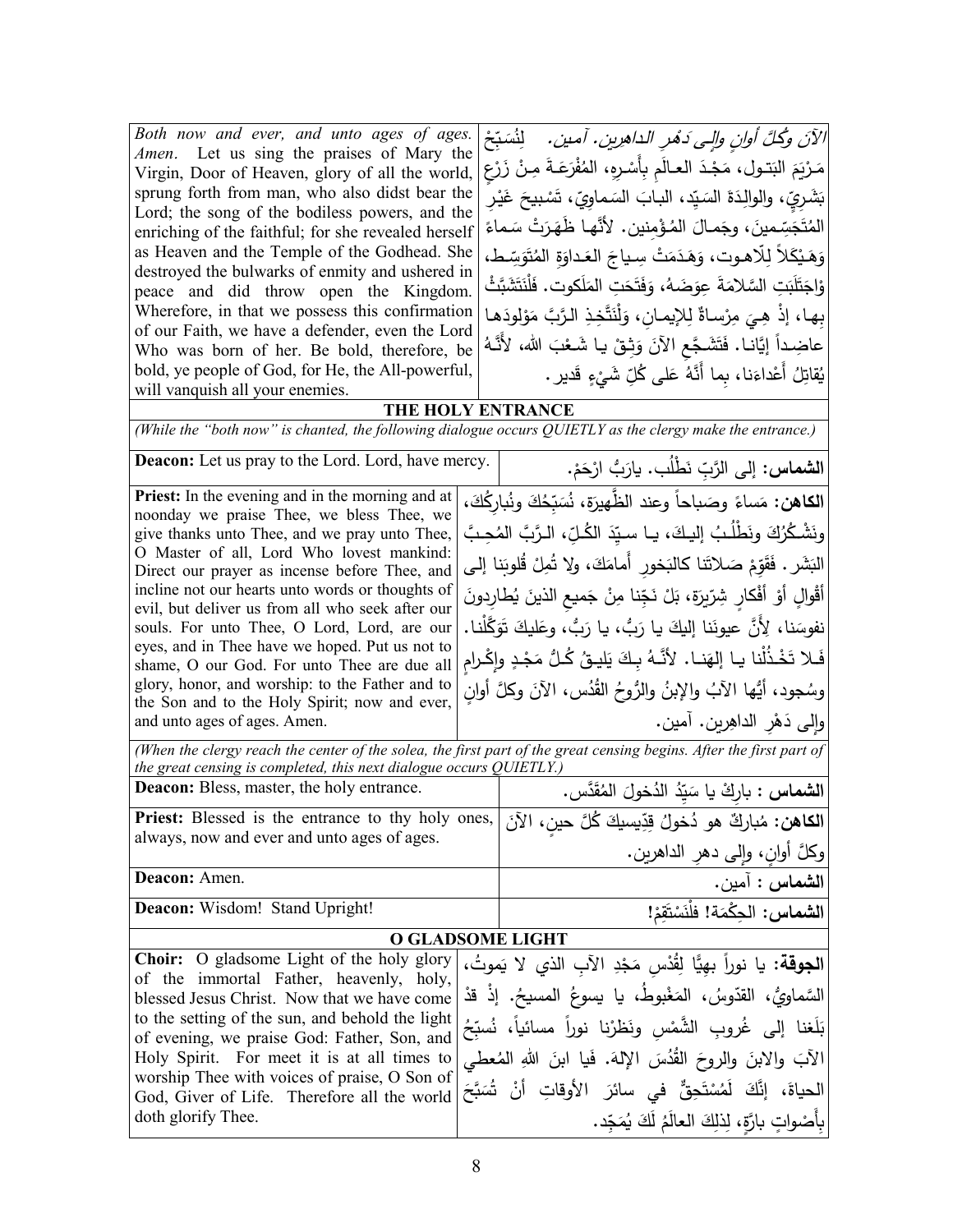| <b>Deacon:</b> The evening prokeimenon.                                                                          |  | ا <b>لشماس:</b> تَرْنِيمَةُ المَساء.                                                 |  |
|------------------------------------------------------------------------------------------------------------------|--|--------------------------------------------------------------------------------------|--|
| SATURDAY PROKEIMENON IN TONE SIX                                                                                 |  |                                                                                      |  |
| Choir: The Lord is King, and hath clothed Himself<br>with majesty. (ONCE)                                        |  | ا <b>لجوقة:</b> اَلرَّبُّ قَدْ مَلَكَ وَالجَلالَ لَبِسَ.                             |  |
| Verse 1. The Lord is robed; He is girded with<br>strength. (Refrain)                                             |  | س <b>تيخن</b> : <i>لَبِسَ الزَّبُ القُوَّةِ وَتَمَنْطُقَ بِهَا</i> . (اللازمة)       |  |
| Verse 2. For He has established the world so<br>that it shall never be moved. (Refrain)                          |  | <b>ستيغن:</b> 'لأَنَّهُ وَطَّدَ <i>المَسْكُونَةَ فَلَنْ تَتَزَعْزَع</i> . (اللازمة)  |  |
| Verse 3. Holiness befits Thy house, O Lord,                                                                      |  | عْزِيْكَجُكَ: لأَنَّهُ ثَبَّتَ المَسكونَةَ فَلَن تَتَزَعَزَع.                        |  |
| forevermore. (Refrain)                                                                                           |  |                                                                                      |  |
|                                                                                                                  |  | THE LITANY OF FERVENT SUPPLICATION                                                   |  |
| <b>Deacon:</b> Let us say with our whole soul<br>and with our whole mind, let us say.                            |  | ا <b>لشماس:</b> لِنَقُلْ جَميعُنا مِنُ كُلِّ نُفوسنا ومنْ كُلِّ نِيّاتِنا، لِنَقُلْ. |  |
| Choir: Lord, have mercy.                                                                                         |  | ا <b>لجوقة:</b> يا رَبُّ ارْحَم.                                                     |  |
| Deacon: O Lord Almighty, the God of our Fathers,                                                                 |  | الشماس: أَيُّها الرَّبُّ الضَّابِطُ الكِّلِّ إِلهُ آبائِنا،                          |  |
| we pray thee: hear us, and have mercy.                                                                           |  | نَطْلُبُ مِنْكَ، فاسْتَجِبْ وارْحَم.                                                 |  |
| Choir: Lord, have mercy.                                                                                         |  | <b>الجوقة:</b> يا رَبُّ ارْحَم.                                                      |  |
| <b>Deacon:</b> Have mercy on us, O God, according to                                                             |  | <b>الشماس:</b> ارْحَمْنا يا اللهُ بعَظيم رَحْمَتِكَ، نَطْلُبُ                        |  |
| Thy great mercy, we pray thee, hear us, and have<br>mercy.                                                       |  | مِنْكَ، فاسْتَجِبْ وارْحَم.                                                          |  |
| Choir: Lord, have mercy. (thrice)                                                                                |  | الجوقة: يا رَبُ ارْحَم. (ثلاثا)                                                      |  |
| <b>Deacon:</b> Again we pray for all pious and Orthodox                                                          |  | ا <b>لشماس:</b> وأيضاً نَطْلُبُ مِنْ أَجْل<br>المَسبحبينَ                            |  |
| Christians.                                                                                                      |  | الحَسَني العِبادَةِ الأَرْثوذُكْسيين.                                                |  |
| Choir: Lord, have mercy. (thrice)                                                                                |  | ا <b>لجوقة:</b> يا رَبُّ ارْحَم. (ثلاثا)                                             |  |
| Deacon: Again we pray for our father<br>and Metropolitan N. and our Bishop N.                                    |  | ا <b>لشماس:</b> وَأَيضًا نَطْلُبُ مِنْ أَجلِ أبينا ومثْروبوليتنا جوزيف.              |  |
| <b>Choir:</b> Lord, have mercy. (thrice)                                                                         |  | الجوقة: يا رَبُّ ارْحَم. (ثلاثا)                                                     |  |
| <b>Deacon:</b> Again we pray for our brethren: the                                                               |  | ا <b>لشماس:</b> وَأَيْضاً نَطْلُبُ مِنْ أَجْلِ إخْوَتنا الكَهَنةِ                    |  |
| priests, hieromonks, deacons, hierodeacons,<br>and monastics, and all our brotherhood in<br>Christ.              |  | والشَمامِسَةِ والرُّهْبانِ والراهِباتِ، وكُلِّ إخْوَتِنا في المَسيحِ.                |  |
| Choir: Lord, have mercy. (thrice)                                                                                |  | ا <b>لجوقة:</b> يا رَبُّ ارْحَم. (ثلاثا)                                             |  |
| Again we pray for mercy, life, peace,<br><b>Deacon:</b>                                                          |  | <b>الشماس:</b> وأيضاً نَطْلُبُ مِنْ أَجْلِ الرَّحْمَةِ والحياةِ                      |  |
| health, salvation, and visitation and pardon and                                                                 |  | والسَّلام والعافِيَةِ والخَلاص لِعَبيدِ اللهِ، وجَميع                                |  |
| forgiveness of sins for (the servants of God,                                                                    |  |                                                                                      |  |
| [Names], and) all Orthodox Christians of true<br>worship, who live and dwell in this community.                  |  | المَسيحيّينَ الحَسَنى العِبادَةِ الأَرْثوذُكْسِيينَ                                  |  |
|                                                                                                                  |  | السَّاكِنينَ والمَوْجودينَ في هذا المجتمع.                                           |  |
| Choir: Lord, have mercy. (thrice)                                                                                |  | ا <b>لجوقة:</b> يا رَبُّ ارْحَم. (ثلاثا)                                             |  |
| <b>Deacon:</b> Again we pray for the blessed and ever-                                                           |  | <b>الشماس:</b> وَأَيْضاً نَطْلُبُ مِنْ أَجْل المطوَّبينَ                             |  |
| memorable founders of this holy church and (for the                                                              |  | الدائميّ الذِّكْر الذين عَمَّروا هذا الهيكلَ المقدَّس،                               |  |
| departed servants of God, [Names], and all our                                                                   |  |                                                                                      |  |
| fathers and brethren, the Orthodox departed this life<br>before us, who here and in all the world lie as leep in |  | ومِنْ أَجْلِ جَميعِ الْمُنْتَقِلِينَ مِنْ آبائِنا وإِخْوَتِنا                        |  |
| the Lord.                                                                                                        |  | الأَرْثُوذَكْسيِّينَ الراقِدينَ هَهُنا وفي كُلِّ مَكان.                              |  |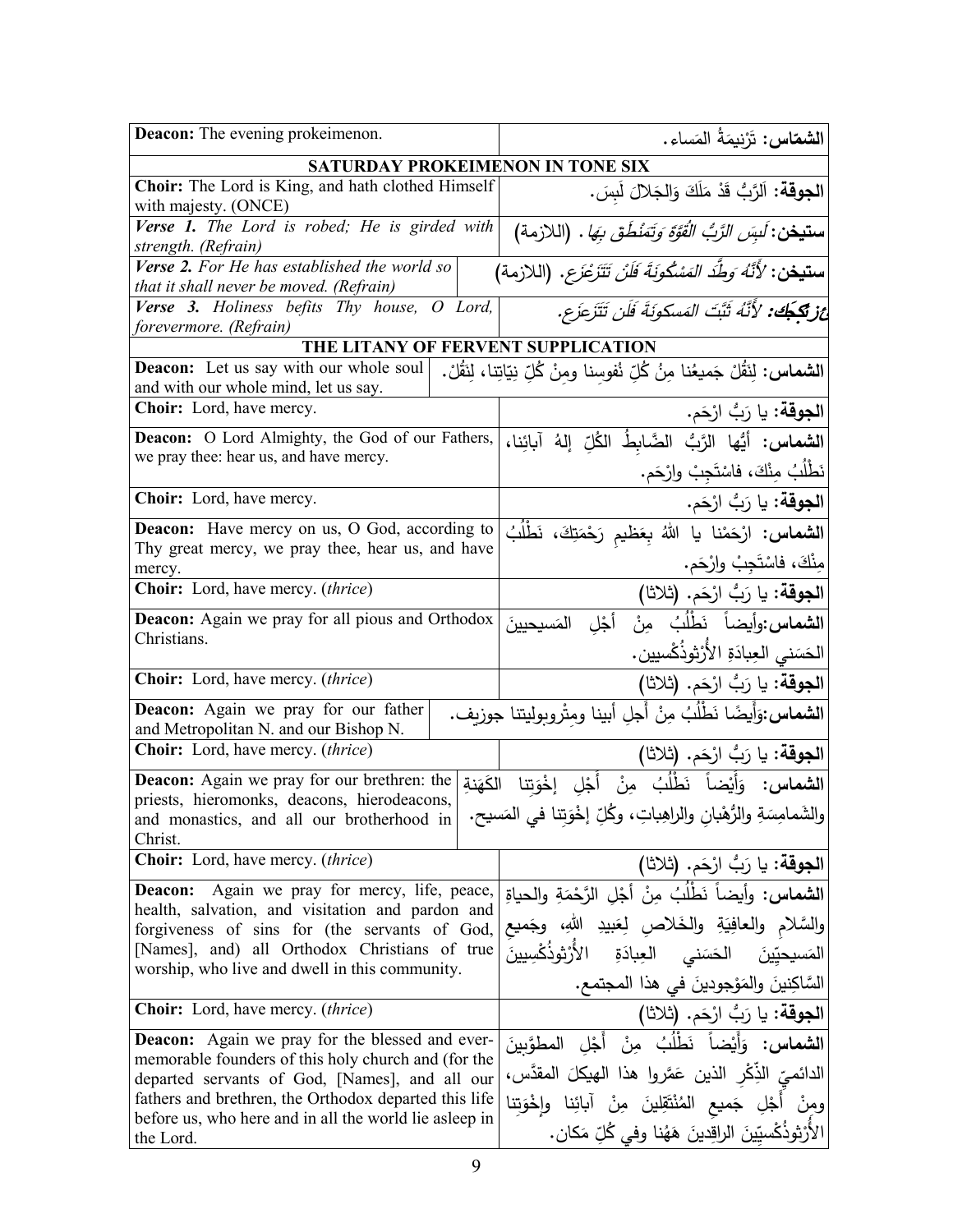| Choir: Lord, have mercy. (thrice)                                                                   | ا <b>لجوقة:</b> يا رَبُّ ارْحَم. (ثلاثا)                                    |  |
|-----------------------------------------------------------------------------------------------------|-----------------------------------------------------------------------------|--|
| Deacon: Again we pray for those who bear                                                            | <b>الشماس:</b> وَأَيْضاً نَطْلُبُ مِنْ أَجْلِ الذينَ يُقَدِّمونَ الأَثمارَ  |  |
| fruit and do good works in this holy and all-<br>venerable temple, those who serve and              | والذينَ يَصْنَعونَ الإِحْسانَ في هذا الهيكلِ المقدَّسِ الكليِّ              |  |
| those who sing, those praying with us from                                                          | الوقار ، والذينَ يَتْعَبونَ ويُرَتِّلونَ فيهِ، ومِنْ أَجْلِ هذا الشَّعْبِ   |  |
| their homes, and all the people here present,                                                       | الواقِفِ، المُنْتَظِرِ مِنْ لَدُنْكَ الرَّحمَةَ الغَنِيَّةَ العُظْمى.       |  |
| who await Thy great and rich mercy.<br>Choir: Lord, have mercy. (thrice)                            |                                                                             |  |
|                                                                                                     | الجوقة: يا رَبُّ ارْحَم. (ثلاثا)                                            |  |
| Priest: For thou art a merciful God and lovest<br>mankind, and unto thee we ascribe glory to the    | ا <b>لكاهن:</b> لأَنَكَ إلهٌ رَحِيمٌ وَمُحِبٌّ لِلْبَشَرِ ، وَلَكَ نُرْسِلُ |  |
| Father and to the Son and to the Holy Spirit, now                                                   | المَجْدَ أَيُّها الآبُ، والإِبنُ، والرُّوحُ القُدُسُ، الآنَ                 |  |
| and ever, and unto ages of ages.                                                                    | وكُلَّ أُوانٍ، وإِلَى دَهْرِ الداه~رينِ.                                    |  |
| Choir: Amen.                                                                                        | ا <b>لجوقة:</b> آمين.                                                       |  |
| THE EVENING PRAYER                                                                                  |                                                                             |  |
| People: Vouchsafe, O Lord, to keep us this                                                          | <b>الشعب:</b> أَهِّلْنا يا رَبُّ أَنْ نُحْفَظَ في هذا المَساءِ بِغَير       |  |
| evening without sin. Blessed art Thou, O Lord,<br>the God of our fathers, and praised and glorified | خَطيئَة. مُبارَكٌ أنتَ يا رَبُّ، إلهَ آبائِنا، وَمُسَبَّحٌ وَمُمَجَّدٌ      |  |
| is Thy Name forever. Amen. Let Thy mercy                                                            | اسْمُكَ إِلَى الأَبَدِ، آمين. لِتَكُنْ يا رَبُّ رَحْمَتُكَ عَلَيْنا،        |  |
| be upon us, O Lord, even as we have set our<br>hope on Thee. Blessed art Thou, O Lord; teach        | كَمِثْلِ اتِّكالِنا عَلَيْك. مُبارَكٌ أنتَ يا رَبُّ، علِّمْنى               |  |
| me Thy statutes. Blessed art Thou, O Master;                                                        | وَصاياك. مُبارَكٌ أنتَ يا سَيّدُ، فَهّمْني حُقُوقَك. مُبارَكٌ               |  |
| make me to understand Thy statutes. Blessed                                                         |                                                                             |  |
| art Thou, O Holy One; enlighten me with Thy<br>statutes. Thy mercy, O Lord, endureth forever.       | أَنتَ يا قُدُّوسُ، أَنِرْنى بِعَدْلِك. يا رَبُّ رَحْمَتُكَ إلى              |  |
| O despise not the works of Thy hands. To Thee                                                       | الأَبَد، وَعَنْ أَعْمالِ يَدَيْكَ لا تُعْرِض. لَكَ يَنْبَغي المَديحُ،       |  |
| belongeth worship, to Thee belongeth praise, to                                                     | بِكَ يَلِيقُ التَّسْبِيحُ، لِكَ يَجِبُ المَجْدُ، أَيُّها الآبُ والابْنُ     |  |
| Thee belongeth glory to the Father and to the<br>Son and to the Holy Spirit, now and ever, and      | والرُّوحُ القُدُسِ، الآنَ وكُلَّ أُوانٍ، وإِلَى دَهْرِ الدَّاهْرِينِ،       |  |
| unto ages of ages. Amen.                                                                            | امين.                                                                       |  |
| THE LITANY OF SUPPLICATION                                                                          |                                                                             |  |
| Deacon: Let us complete our evening prayer unto the Lord.                                           | ا <b>لشماس:</b> لِنُكَمِّلْ طِلْبَتَنا المسائية لِلْرَّبِّ.                 |  |
| Choir: Lord, have mercy.                                                                            | ا <b>لجوقة:</b> يا رَبُّ ارْحَم.                                            |  |
| <b>Deacon:</b> Help us; save us; have mercy on us;                                                  | ا <b>لشماس:</b> أعْضُدْ وخَلِّصْ وارْحَمْ واحْفَظْنا يا أللهُ بنِعْمَتِك.   |  |
| and keep us, O God, by Thy grace.                                                                   |                                                                             |  |
| Choir: Lord, have mercy.                                                                            | <b>الجوقة:</b> يا رَبُّ ارْحَم.                                             |  |
| <b>Deacon:</b> That the whole evening may be perfect, holy,                                         | ا <b>لشماس:</b> أَنْ يَكونَ مَساؤُنِا كُلُّهُ كامِلاً، مُقَّدَّساً،         |  |
| peaceful, and sinless, let us ask of the Lord.                                                      | سلامِيّاً، وبلا خَطيئةٍ، الرَّبَّ نَسأل.                                    |  |
| Choir: Grant this, O Lord.                                                                          | ا <b>لجوقة:</b> اسْتَجِبْ يا رَبّ.                                          |  |
| Deacon: An angel of peace, a faithful guide, a                                                      | ا <b>لشماس:</b> مَلاكَ سَلام مُرْشِداً، أميناً، حافِظاً                     |  |
| guardian of our souls and bodies, let us ask of the<br>Lord.                                        | نُفوسَنا وأجْسادَنا، الرَّبَّ نَسْأَل.                                      |  |
| Choir: Grant this, O Lord.                                                                          | ا <b>لجوقة:</b> اسْتَجِبْ يا رَبّ.                                          |  |
| <b>Deacon:</b> Pardon and forgiveness of our sins and                                               | ا <b>لشماس:</b> مُسامَحَةَ خَطايانا وغُفْرانَ زَلِاّتِنا، الرَّبَّ نَسْأَل. |  |
| transgressions, let us ask of the Lord.<br>Choir: Grant this, O Lord.                               |                                                                             |  |
|                                                                                                     | ا <b>لجوقة:</b> اسْتَجِبْ يا ربّ.                                           |  |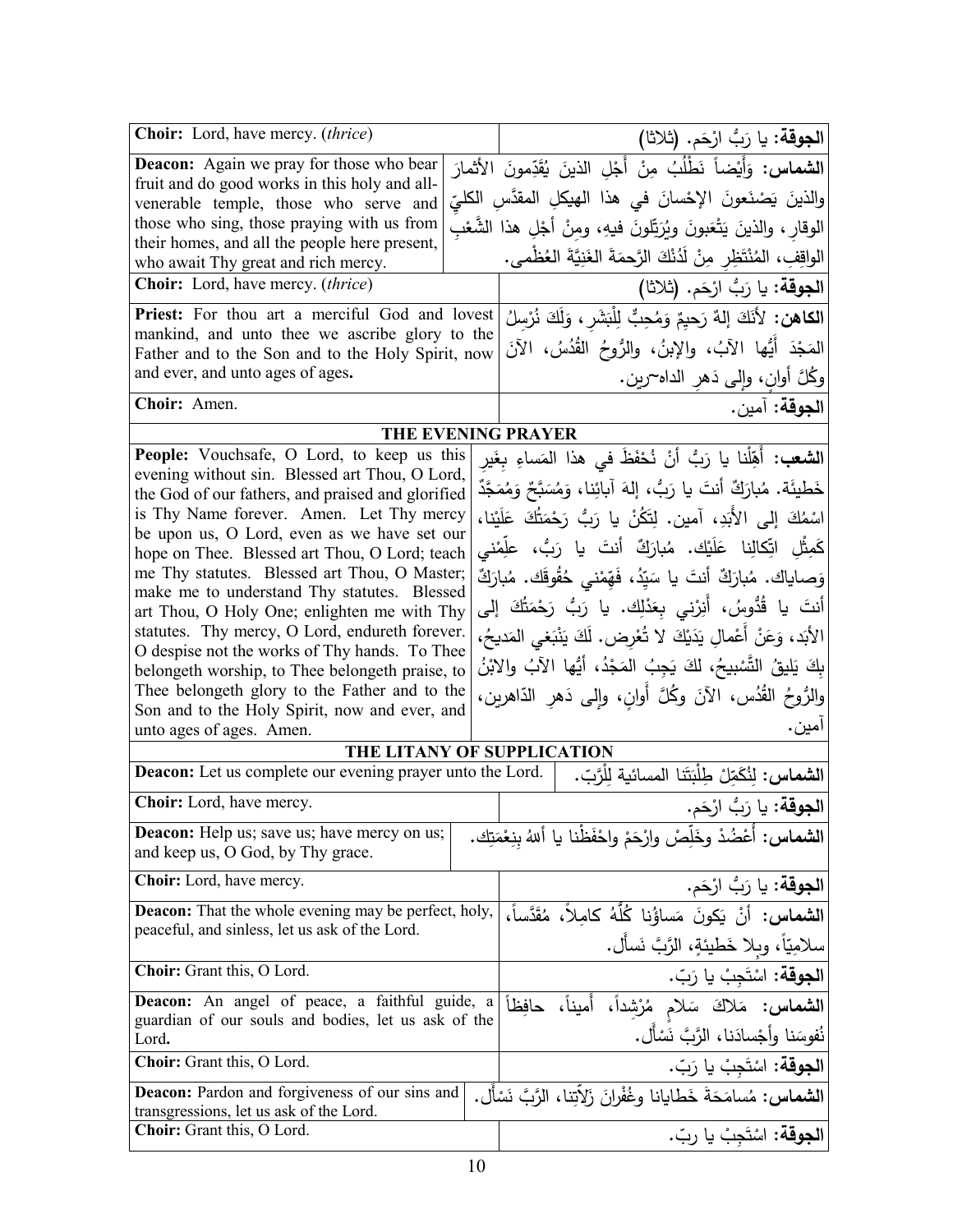| <b>Deacon:</b> All things good and profitable for our souls                                                    | ا <b>لشماس:</b> الصَّالِحاتِ والمُوافِقاتِ لِنُفوسنا، والسَّلامَ                     |
|----------------------------------------------------------------------------------------------------------------|--------------------------------------------------------------------------------------|
| and peace for the world, let us ask of the Lord.                                                               | لِلْعالَم، الرَّبَّ نَسْأَل.                                                         |
| Choir: Grant this, O Lord.                                                                                     |                                                                                      |
|                                                                                                                | ا <b>لجوقة:</b> اسْتَجِبْ يا ربّ.                                                    |
| <b>Deacon:</b> That we may complete the remaining time of                                                      | الشَّماس: أَنْ نُتَمِّمَ بَقِيَّةَ زَمانِ حَياتِنا بِسَلامٍ وتَوْبَةٍ،               |
| our life in peace and repentance, let us ask of the Lord.                                                      | الرَّبَّ نَسْأَل.                                                                    |
| Choir: Grant this, O Lord.                                                                                     | ا <b>لجوقة:</b> اسْتَجِبْ يا ربّ.                                                    |
| Deacon: A Christian ending to our life, painless,                                                              | ا <b>لشماس:</b> أَنْ تَكونَ أَواخِرُ حَياتِنا مَسيحِيَّةً،                           |
| blameless, peaceful, and a good defense before the<br>fearful Judgment Seat of Christ, let us ask of the Lord. | سَلامِيَّةً، بِلا حُزْنِ ولا خِزْيٍ، وجَواباً حَسَناً لَدى                           |
|                                                                                                                | مِنْبَر المَسيح المَرْهوبِ، نَسْأَل.                                                 |
| Choir: Grant this, O Lord.                                                                                     | ا <b>لجوقة:</b> اسْتَجِبْ يا ربّ.                                                    |
| <b>Deacon:</b> Calling to remembrance our all-holy,                                                            | ا <b>لشماس:</b> بَعْدَ ذِكْرِنا الكُلِّيَّةَ القَداسَةِ، الطاهِرَةَ،                 |
| immaculate, most blessed and glorious Lady the<br>Theotokos and ever-virgin Mary, with all the Saints,         | الفائِقَةَ البَرَكاتِ، المَجيدةَ، سيّدَتَنا والِدةَ الإِلهِ                          |
| let us commend ourselves and each other, and all our                                                           | الدائِمَةَ البَتولِيَّةِ مَرْيَمَ مَعَ جميع القدِّيسينَ، لِنوْدِعْ                   |
| life unto Christ our God.                                                                                      | أَنفُسَنا وبَعْضُنا بَعْضاً وَكُلَّ حَياتِنا لِلْمَسيح الإله.                        |
| Choir: To Thee, O Lord.                                                                                        | ا <b>لجوقة:</b> لَكَ يا رَبّ.                                                        |
| Priest: For thou art a good God and lovest mankind,                                                            | ا <b>لكاهن:</b> لأنَّكَ إلهٌ صالِحٌ ومُحِبٌّ لِلْبَشَرِ، ولكَ                        |
| and unto Thee we ascribe glory to the Father and to                                                            |                                                                                      |
| the Son and to the Holy Spirit, now and ever, and unto                                                         | نُرْسِلُ المجْدَ، أيُّها الآبُ والإِبْنُ والرُّوحُ القُدُسُ،                         |
| ages of ages.                                                                                                  | الآنَ وكُلَّ أُوانٍ، وإِلَى دَهْرِ الدَّاهِرِينِ.                                    |
| Choir: Amen.                                                                                                   | ا <b>لجوق</b> : آمين.                                                                |
| <b>THE PEACE</b>                                                                                               |                                                                                      |
| Priest: Peace be to all.                                                                                       | ا <b>لكاهن:</b> السَّلامُ لِجَميعِكُم.                                               |
| Choir: And to thy spirit.                                                                                      | ا <b>لجوقة</b> : ولروحِكَ أيْضاً.                                                    |
| Deacon: Let us bow our heads unto the Lord.                                                                    | ا <b>لشماس:</b> لِنَحْنِ رؤوسَنا لِلْرَّبِّ.                                         |
| Choir: To thee, O Lord.                                                                                        | ا <b>لجوقة:</b> لَكَ يا رَبّ.                                                        |
| All bow their heads as the priest says the following prayer:                                                   |                                                                                      |
| Priest: O Lord our God, who didst bow the                                                                      | ا <b>لكاهن:</b> أَيُّها الرَّبُّ إلهُنا، يا مَنْ طَأطَأَ السَّماواتِ ونَزَلَ         |
| heavens and come down for the salvation of                                                                     | لِخَلاص جِنْس البَشَرِ ، أنظَرْ إلى عَبيدِكَ وإلى ميراثِكَ،                          |
| mankind: Look upon thy servants and thine<br>inheritance; for unto thee, the fearful Judge who                 |                                                                                      |
| yet lovest mankind, have thy servants bowed                                                                    | فَإِنَّ عَبِيدَكَ قَدْ حَنَوا رُؤُوسَهُمْ وأَخْضَعُوا أَعْناقَهُمْ لَكَ،             |
| their heads and submissively inclined their                                                                    | أَيُّها القاضي المَهيبُ المُحِبُّ النِّشَرِ ،غيرَ مُنْتَظِرِينَ                      |
| necks, awaiting not help from men but entreating                                                               | الْمَعُونَةَ مِنَ الْبَشَرِ، بَلْ مُنْتَظِرِينَ رَحْمَتَكَ ومُتَوَقِّعِينَ           |
| thy mercy and looking confidently for thy<br>salvation. Guard them at all times, both during                   | خَلاصَكَ. فاحْفَظْهُمْ في كُلِّ حين، وفي هَذا المَساءِ                               |
| this present evening and in the approaching                                                                    |                                                                                      |
| night, from every foe, from all adverse powers of                                                              | الحاضِرِ ، والليلِ المُقْبِلِ، مَصونينَ مِنْ كُلِّ فِعْلِ مُضادٍّ                    |
| the devil and from vain thoughts and from evil                                                                 | شَيطانِيّ، ومِنَ الأَفْكارِ الباطِلَةِ والهَواجِسِ الشِرّيرَةِ.                      |
| imaginations.                                                                                                  |                                                                                      |
| <b>Priest:</b> Blessed and glorified be the might of                                                           | ا <b>لكاهن:</b> ليَكُنْ عِزُّ مُلْكَكَ مُبَارَكاً وَمُمَجَّداً أيُّها الآبُ والابْنُ |
| thy kingdom of the Father and of the Son and                                                                   |                                                                                      |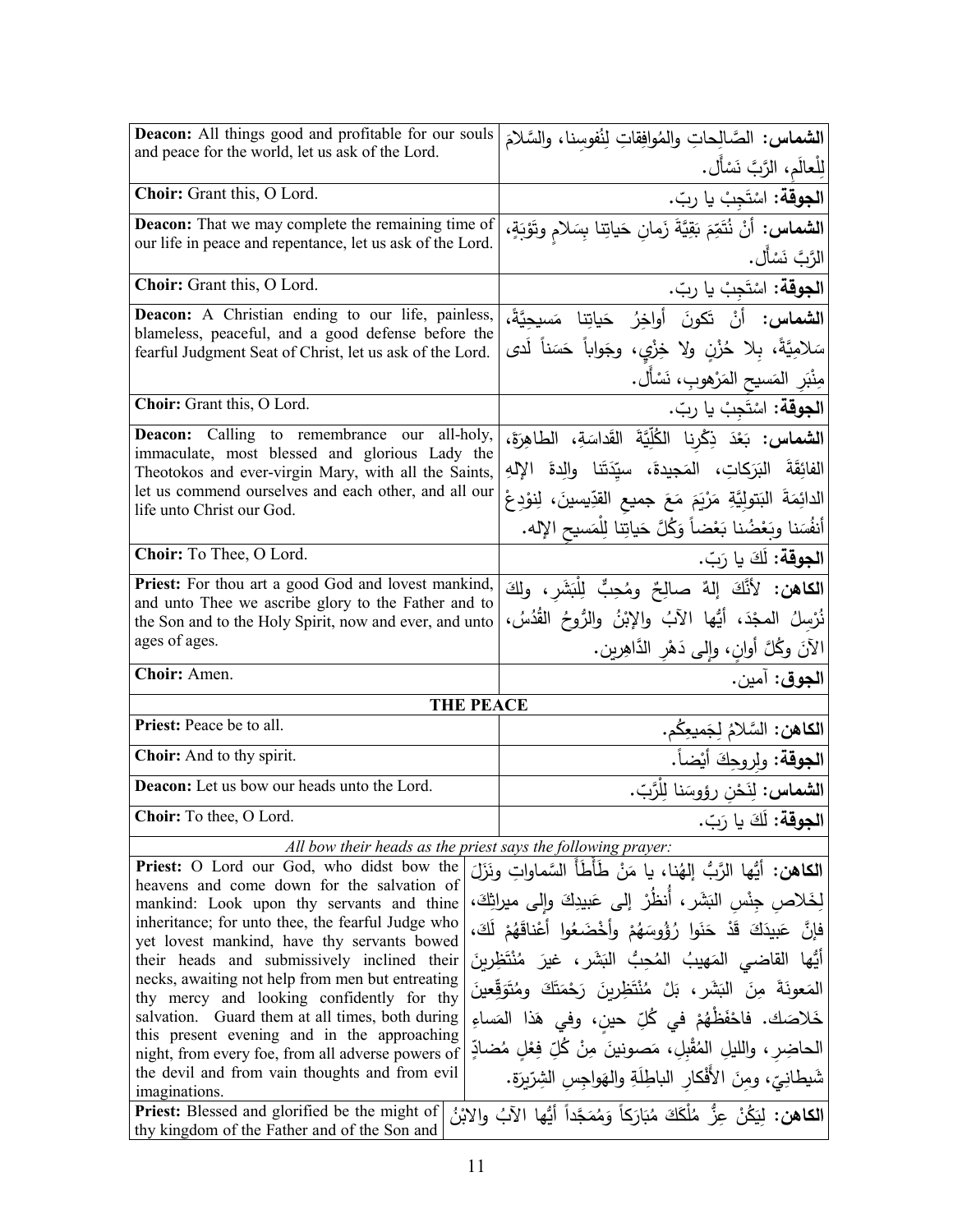| of the Holy Spirit, now and ever, and unto                                                                |         | وَالرُوحُ الْقُدُسْ، الآنَ وَكُلَّ أَوَانٍ وَإِلَى دَهْرِ الذَاهِرِينِ.            |  |
|-----------------------------------------------------------------------------------------------------------|---------|------------------------------------------------------------------------------------|--|
| ages of ages.<br>Choir: Amen.                                                                             |         |                                                                                    |  |
|                                                                                                           |         | ا <b>لجوقة:</b> آمين.                                                              |  |
|                                                                                                           |         | APOSTICHA FOR THE RESURRECTION IN TONE ONE                                         |  |
| By Thy passion, O Christ, we have been set free                                                           |         | أَيُّها المسيحُ، بِأَلامِكَ نَجَوْنا مِنَ الآلامِ، وبِقِيامَتِكَ                   |  |
| from sufferings; and by Thy Resurrection we have<br>been delivered from corruption. O Lord, glory to      |         | خَلَصْنا مِنَ الفَساد. فيا رِبٌ، المَجْدُ لك.                                      |  |
| Thee.                                                                                                     |         |                                                                                    |  |
| Verse 1. The Lord is King, and hath clothed Himself                                                       |         | عْ نَوْتِكِكَ 1: النَرِبُّ قَدْ مَلَكَ، والجمالَ لَبِسْ. لَبِسَ                    |  |
| with majesty. The Lord is robed; He is girded with                                                        |         |                                                                                    |  |
| strength. Let creation rejoice; let the heavens cheer;                                                    |         | <i>الرَبُّ القوَّةَ وَتَمَنْطُقْ بِها.</i> لِتَبْتَهِج البَرايَا، وتَفْرَح         |  |
| let the nations clap their hands for joy; for Christ                                                      |         | السَّمَاواتُ، ولتُصفِّقِ الأُمَمُ بالأَيْدِي بِخُبورٍ ، لأَنَّ                     |  |
| our Savior to the Cross hath nailed our sins; and                                                         |         |                                                                                    |  |
| having slain death and raised up Adam, the                                                                |         | المسيحَ مُخلِّصَنا قَدْ سَمَّرَ بِصليبِهِ خَطَايانَـا، وإِذْ                       |  |
| progenitor of mankind, hath granted us life, for He<br>loveth mankind.                                    |         | أَمَــاتَ المَــوْتَ، وهَــبَ لَنــا الـحيــاةَ، وأَنْهَــضَ آدَمَ                 |  |
|                                                                                                           |         | الساقِطَ، وكُلَّ ذريّتِهِ، بما أنَّهُ مُحِبٌّ للبشر .                              |  |
| Verse 2. For He has established the world so                                                              | أَيُّها | عْ نَوْتَكِيجُكَ 2: لأَنَّهُ ثَبَّتَ المسكونةَ فَلَنْ تَتَزَعْزَع.                 |  |
| that it shall never be moved. King of heaven<br>and earth, O inscrutable Creator, Thou Who,               |         | الخـــالِقُ الـعــادِمُ أَنْ يكــونَ مَحْصـــوراً، ملِــكُ الســمواتِ              |  |
| for love of mankind, wast of Thy free-will                                                                |         | والأرض، يا مَنْ لأَجْلِ مَوَدَّتِهِ لِلْبَشَرِ صُلِبَ باخْتِيارِهِ، إِنَّ          |  |
| crucified. Having met Thee below, Hades was<br>vexed while the souls of the righteous on                  |         | الجحيمَ منذُ التقَتْكَ أَسْفَلُ تَمَرْمَرَتْ، ونُفوسَ الصِدِّيقينَ                 |  |
| receiving Thee were gladdened; and Adam                                                                   |         |                                                                                    |  |
| seeing Thee, the Creator, in the nethermost                                                               |         | حينَ قَبِلَتْكَ ابْتَهَجَتْ، وآدَمَ لمّا شاهدَكَ تحتَ الثُّرى قامَ                 |  |
| parts rose again. O wonder! How the Life of                                                               |         | ناهِضاً. فيا لَهُ مِنْ عَجَبِ! كيفَ ذاقَ حياةُ الكلِّ موتًا،                       |  |
| all hath tasted death by His own will, to                                                                 |         | وذلِكَ كما شاءَ هو لإنارةِ العالمِ الصارِخِ والقائلِ: يا مَنْ                      |  |
| enlighten the world that crieth, saying: O<br>Thou Who didst rise from the dead, O Lord,                  |         | قامَ مِنْ بينِ الأمواتِ، يا رِبُّ المَجدُ لك.                                      |  |
| glory to Thee.                                                                                            |         |                                                                                    |  |
| Verse 3. Holiness befits Thy house, O Lord,                                                               |         | لئز لكعك 3: لَبِيْتِكَ يَنْبَغي التَّقْدِيسُ يارِبُ إلى الإنقضاء .                 |  |
| Thy myrrh-bearing women,<br>forevermore.                                                                  |         |                                                                                    |  |
| carrying spices, with haste and moaning                                                                   |         | إنَّ النِّسْوَةَ حامِلاتِ الطيبِ، حَمَلْنَ طُيوباً وبِادرْنَ باجْتِهادٍ            |  |
| reached Thy sepulcher; but not finding Thine<br>all-pure body, and from the angel, having                 |         | باكِياتٍ، وأدركْنَ قَبْرَكَ. وإِذْ لَمْ يجِدْنَ جَسَدَكَ الطاهِرَ ، بَلْ           |  |
| heard of the new and most glorious miracle,                                                               |         | تَعلَّمْنَ مِنَ الْمَـلاكِ أَمْرَ الْعَجَبِ الْجَدِيدِ الْمُسْتَغْرَبِ، قُلْنَ     |  |
| said to the Apostles: Risen is the Lord Who                                                               |         | لِلْرُسُلِ: إِنَّ الرَّبَّ قَدْ قَامَ، مانِحاً العالمَ الرَّحْمَةَ العُظْمي.       |  |
| granteth unto the world the Great Mercy.                                                                  |         |                                                                                    |  |
| DOXASTICON FOR ST. MARY OF EGYPT IN TONE TWO                                                              |         |                                                                                    |  |
| Glory to the Father, and to the Son, and to the Holy                                                      |         | <i>التَّمَّدُ للآبِ والإبنِ والروحِ القَدَّسِ.</i> ۚ أَيَّتُهَا الْبَارَّةُ لَقَدْ |  |
| Thou didst sever with the sword of<br>Spirit.                                                             |         |                                                                                    |  |
| abstinence the snares of the soul and the passion of<br>the body, O righteous Mary. And by the silence of |         | حَسَـمتِ بسَـيفِ الإمْسـاكِ أشْـراكَ الـنَّفس وأهـواءَ                             |  |
| asceticism thou didst choke the sins of thought. And                                                      |         | الجَسَــدِ، وبالصَـــمْتِ النُسْــكِيِّ خَنَقْــتِ الخَطايـــا                     |  |
| by the stream of thy tears thou didst water the                                                           |         |                                                                                    |  |
| whole wilderness, bringing forth for us the fruits of                                                     |         | الفِكْرِيَّة. وَبِمَجارِي دُموعكِ رَوَّيْتِ القَفْرَ بِجُمْلَتِهِ،                 |  |
| repentance. Wherefore, we celebrate thy memory.                                                           |         | وَأَنْبَتْتِ لَنا أَثمارَ التَّوبة. فَلِذا نعيّذُ لتذكاركِ.                        |  |
|                                                                                                           |         | THEOTOKION FOR THE RESURRECTION IN TONE TWO                                        |  |
| Both now and ever, and unto ages of ages. Amen.                                                           |         | الآنَ وَكُلَّ أُوانٍ وَالِي دَهْرِ الدَّاهِرِينَ. آمين.                            |  |
|                                                                                                           |         |                                                                                    |  |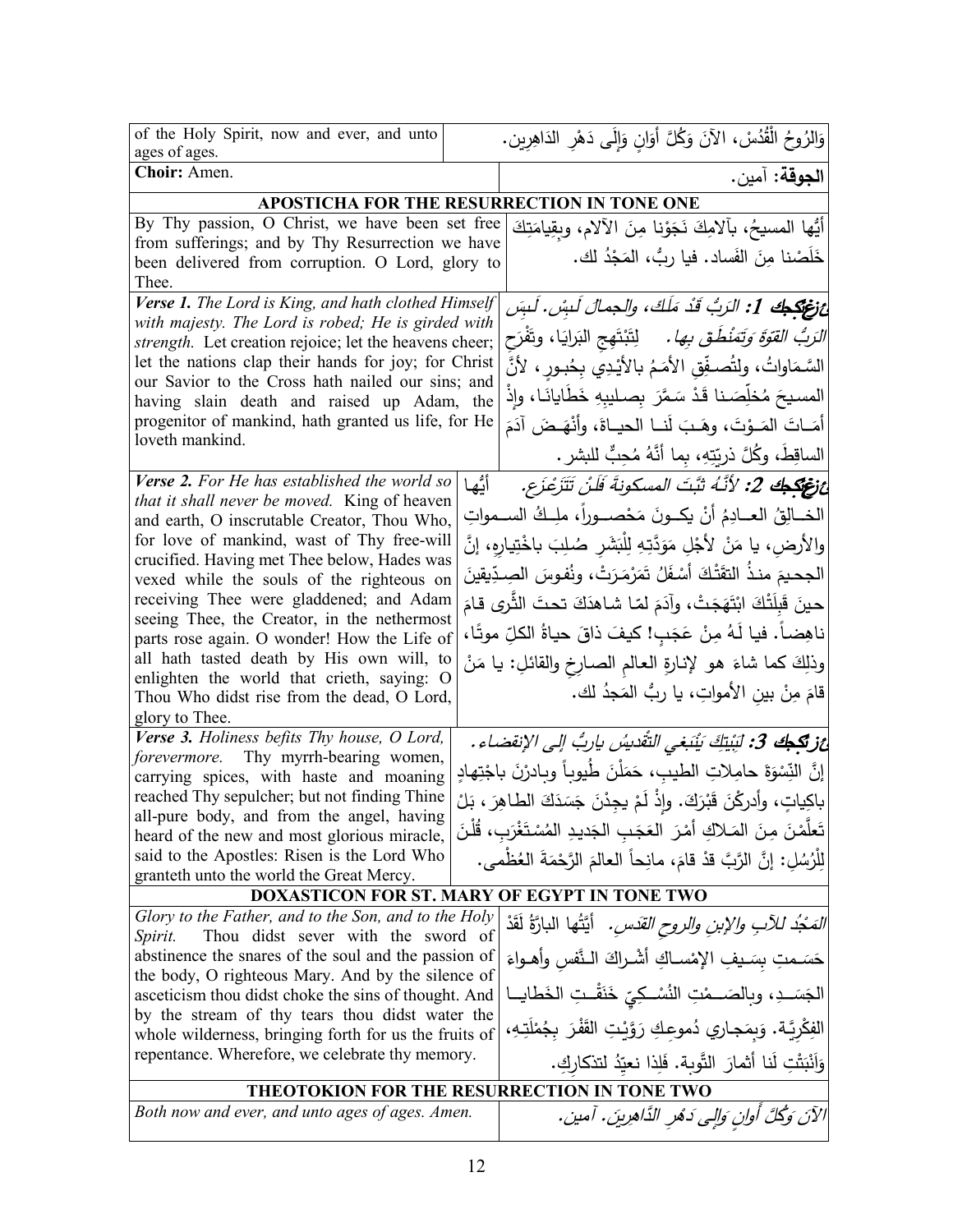| O wondrous event transcending all the ancient<br>miracles! For who hath ever heard of a mother<br>giving birth without a man; and carrying in her arms<br>Him who containeth all creation? Yet this is the will<br>of the born God. Cease not, therefore, O undefiled<br>one to pray to Him Whom thou didst carry in thine<br>arms as a babe, and with Whom thou didst acquire<br>motherly privilege for us who honor thee, that He<br>may have mercy upon us and save our souls. | يا لَهُ مِن عَجَبٍ حادِثٍ يَسمُو عَلى كُلِّ المُعجِزاتِ<br>القَديمَة، لأَنَّهُ مَنْ عَرَفَ أَنَّ أَمًّا تَلِدُ خُلُوًّا مِن رَجُلٍ،<br>وَتَحمِلُ عَلى ساعِدَيها الحاويَ كُلَّ البَرايا، وَلَكِنْ<br>هَذِهِ إِرادَةُ الإِلَهِ المَولود. فَيا أَيَّتُها الطَّاهِرَةُ، لا<br>تَرْالى مُبِتَهِلَةً إِلَى الذي حَمَلْتِ عَلَى ذِراعَيكِ<br>كَطِفلِ، وَأَحرَزتِ عِندَهُ دالَّةً والِدِيَّةَ مِن أُجلِنا، نَحنُ<br>المُكَرِّمينَ إِيّاكِ، لِكَي يَرأَفَ بِنا وَيُخَلِّصَ نُفوسَنا. |
|-----------------------------------------------------------------------------------------------------------------------------------------------------------------------------------------------------------------------------------------------------------------------------------------------------------------------------------------------------------------------------------------------------------------------------------------------------------------------------------|-----------------------------------------------------------------------------------------------------------------------------------------------------------------------------------------------------------------------------------------------------------------------------------------------------------------------------------------------------------------------------------------------------------------------------------------------------------------------------|
| THE HYMN OF ST. SIMEON THE GOD-RECEIVER                                                                                                                                                                                                                                                                                                                                                                                                                                           |                                                                                                                                                                                                                                                                                                                                                                                                                                                                             |
| Choir: Lord, now lettest thou Thy servant depart in                                                                                                                                                                                                                                                                                                                                                                                                                               | ا <b>لكاهن:</b> الآنَ أَطْلِقْ عَبْدَكَ أَيُّها السَّيّدُ على حَسَبِ                                                                                                                                                                                                                                                                                                                                                                                                        |
| peace, according to Thy word; for mine eyes have<br>seen Thy salvation, which Thou hast prepared                                                                                                                                                                                                                                                                                                                                                                                  | قَوْلِكَ بِسَلامٍ، لأَنَّ عَيْنَيَّ قَدْ أَبْصَرَتا خَلاصَكَ الذي                                                                                                                                                                                                                                                                                                                                                                                                           |
| before the face of all people, a light to lighten the                                                                                                                                                                                                                                                                                                                                                                                                                             |                                                                                                                                                                                                                                                                                                                                                                                                                                                                             |
| Gentiles and the glory of Thy people Israel.                                                                                                                                                                                                                                                                                                                                                                                                                                      | أَعْدَدْتَهُ أَمامَ كُلِّ الشُّعوبِ، نوراً لاسْتِعْلانِ الأَمَمِ،                                                                                                                                                                                                                                                                                                                                                                                                           |
|                                                                                                                                                                                                                                                                                                                                                                                                                                                                                   | ومَجْداً لِشَعْبِكَ إِسْرائيل.                                                                                                                                                                                                                                                                                                                                                                                                                                              |
| THE TRISAGION PRAYERS                                                                                                                                                                                                                                                                                                                                                                                                                                                             |                                                                                                                                                                                                                                                                                                                                                                                                                                                                             |
| People: Holy God, Holy Mighty, Holy Immortal:<br>Have mercy on us. (thrice)                                                                                                                                                                                                                                                                                                                                                                                                       | ا <b>لشعب:</b> قُدُوسٌ اللهُ، قُدُّوسٌ القَوِيّ، قُدُّوسٌ الذي لا                                                                                                                                                                                                                                                                                                                                                                                                           |
|                                                                                                                                                                                                                                                                                                                                                                                                                                                                                   | يَموتُ، ارجَمْنا. (ثلاثاً)                                                                                                                                                                                                                                                                                                                                                                                                                                                  |
| Glory to the Father, and to the Son, and to the Holy                                                                                                                                                                                                                                                                                                                                                                                                                              | المَجدُ للأبِ والابنِ والروحِ القُدُسِ، الآنَ وكُلَّ أُوانِ                                                                                                                                                                                                                                                                                                                                                                                                                 |
| Spirit; both now and ever, and unto ages of ages.<br>Amen.                                                                                                                                                                                                                                                                                                                                                                                                                        | وإِلى دَهْرِ الداهرينَ. أمين.                                                                                                                                                                                                                                                                                                                                                                                                                                               |
| All Holy Trinity, have mercy on us. Lord, cleanse                                                                                                                                                                                                                                                                                                                                                                                                                                 | أَيُّها الثالوثُ القدوسُ، ارحمْنا. يا ربُّ اغْفُرْ                                                                                                                                                                                                                                                                                                                                                                                                                          |
| us from our sins. Master, pardon our iniquities.                                                                                                                                                                                                                                                                                                                                                                                                                                  |                                                                                                                                                                                                                                                                                                                                                                                                                                                                             |
| Holy God visit and heal our infirmities, for Thy                                                                                                                                                                                                                                                                                                                                                                                                                                  | خَطايانا. يا سيّد تَجاوزْ عَنْ سَيِّئاتِنا. يا قُدّوسُ                                                                                                                                                                                                                                                                                                                                                                                                                      |
| Name's sake.                                                                                                                                                                                                                                                                                                                                                                                                                                                                      | اطّْلِعْ واشْفِ أَمْراضَنا، مِنْ أَجْلِ اسْمِكَ.                                                                                                                                                                                                                                                                                                                                                                                                                            |
| Lord, have mercy. (thrice)                                                                                                                                                                                                                                                                                                                                                                                                                                                        | يا ربُ ارْحَم. (ثلاثاً)                                                                                                                                                                                                                                                                                                                                                                                                                                                     |
| Glory to the Father, and to the Son, and to the Holy                                                                                                                                                                                                                                                                                                                                                                                                                              | المَجدُ للأبِ والابنِ والروح القُدُسِ، الآنَ وكلَّ أوانِ                                                                                                                                                                                                                                                                                                                                                                                                                    |
| Spirit; both now and ever, and unto ages of ages.<br>Amen.                                                                                                                                                                                                                                                                                                                                                                                                                        | وإِلىي دهر الداهرينَ. أمين.                                                                                                                                                                                                                                                                                                                                                                                                                                                 |
| Our Father, Who art in heaven, hallowed be Thy                                                                                                                                                                                                                                                                                                                                                                                                                                    | أبانـا الـذي فـي السَّماواتِ، لِيتقدَّس اسمُكَ، ليـأتِ                                                                                                                                                                                                                                                                                                                                                                                                                      |
| Name. Thy kingdom come; Thy will be done on<br>earth as it is in heaven. Give us this day our daily                                                                                                                                                                                                                                                                                                                                                                               | مَلَكوتُك، لِتَكُنْ مشيئَتُكَ كَمَا في السَّماءِ كذلِكَ على                                                                                                                                                                                                                                                                                                                                                                                                                 |
| bread; and forgive us our trespasses, as we forgive                                                                                                                                                                                                                                                                                                                                                                                                                               | الأرض، خُبْزَنـا الـجَـوْهَرِيّ أَعْطِنَـا اليـومَ، واتْرُكْ لَنَـا                                                                                                                                                                                                                                                                                                                                                                                                         |
| those who trespass against us, and lead us not into<br>temptation, but deliver us from evil.                                                                                                                                                                                                                                                                                                                                                                                      | ما علَيْنا، كما نَترُكُ نَحْنُ لِمَنْ لَنا عَلَيْهِ، ولا تُدْخِلْنَا                                                                                                                                                                                                                                                                                                                                                                                                        |
|                                                                                                                                                                                                                                                                                                                                                                                                                                                                                   | في تَجْرِبةٍ، لكن نَجِّنَا مِنَ الشريرِ .                                                                                                                                                                                                                                                                                                                                                                                                                                   |
| Priest: For thine is the kingdom, and the                                                                                                                                                                                                                                                                                                                                                                                                                                         | ا <b>لكاهن:</b> لأنَّ لَكَ المُلْكَ، والقُوَّةَ، والمَجْدَ، أيُّها الآبُ والإبنُ                                                                                                                                                                                                                                                                                                                                                                                            |
| power, and the glory, of the Father, and of                                                                                                                                                                                                                                                                                                                                                                                                                                       |                                                                                                                                                                                                                                                                                                                                                                                                                                                                             |
| the Son, and of the Holy Spirit, now and                                                                                                                                                                                                                                                                                                                                                                                                                                          | والروحُ القُدُسُ، الآنَ وكلَّ أوانِ وإلى دهرِ الداهرين.                                                                                                                                                                                                                                                                                                                                                                                                                     |
| ever and unto ages of ages.<br>Choir: Amen.                                                                                                                                                                                                                                                                                                                                                                                                                                       |                                                                                                                                                                                                                                                                                                                                                                                                                                                                             |
|                                                                                                                                                                                                                                                                                                                                                                                                                                                                                   | الجوقة: آمين.                                                                                                                                                                                                                                                                                                                                                                                                                                                               |
| RESURRECTIONAL APOLYTIKION IN TONE ONE                                                                                                                                                                                                                                                                                                                                                                                                                                            |                                                                                                                                                                                                                                                                                                                                                                                                                                                                             |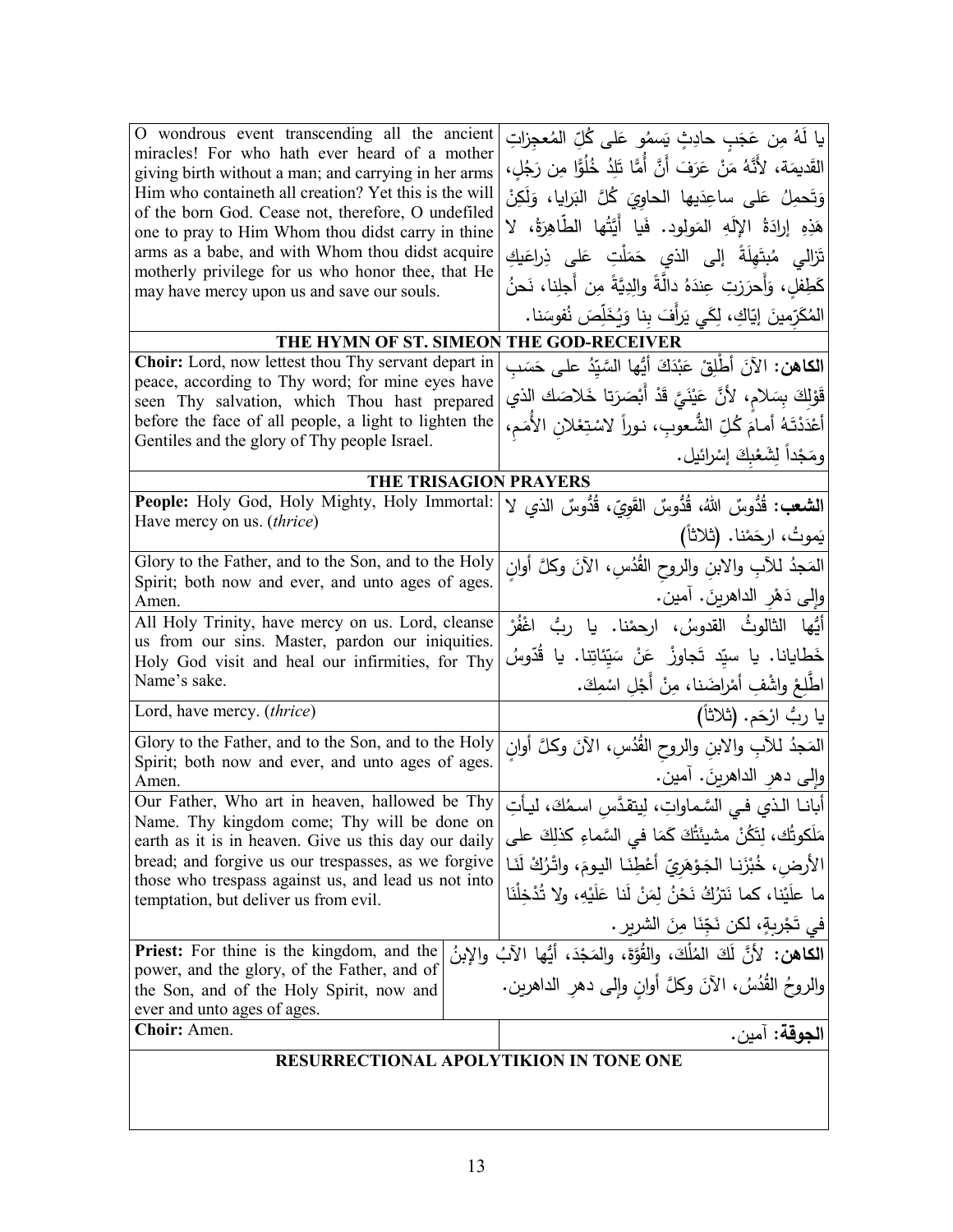| While the stone was sealed by the Jews, and the                                                                                     | إِنَّ الحجَرَ لَمَّا خُتِمَ مِنَ اليَهودِ، وجسَدَكَ الطاهِرَ حُفِظَ         |
|-------------------------------------------------------------------------------------------------------------------------------------|-----------------------------------------------------------------------------|
| soldiers were guarding Thy most pure body,                                                                                          | مِنَ الْجُنْدْ، قُمْتَ في الْيَوْمِ الثَالِثِ أَيُّها الْمُخَلِّصُ،         |
| Thou didst arise on the third day, O Savior,                                                                                        |                                                                             |
| granting life to the world. For which cause the                                                                                     | مانِحاً العالَمَ الحياة. لِذلِكَ قُوّاتُ السَّماوات، هتَفُوا إليكَ          |
| heavenly powers cried aloud unto Thee, O giver<br>of life. Glory to Thy Resurrection, O Christ,                                     | يا واهِبَ الحياة: المَجْدُ لِقِيامَتِكَ أَيُّها المَسيحُ، المَجْدُ          |
| glory to Thy kingdom, glory to Thy providence,<br>O Thou Who alone art the lover of mankind.                                        | لِمُلْكِكَ، المَجْدُ لِتَدْبِيرِكَ، يا مُحبَّ البَشَرِ وَحْدَكَ.            |
| APOLYTIKION FOR ST. MARY OF EGYPT IN TONE EIGHT                                                                                     |                                                                             |
| Glory to the Father, and to the Son, and to the Holy                                                                                |                                                                             |
| Spirit. Through thee, the divine likeness was                                                                                       | <i>التَّمْدُ للأَبِ والإبنِ والروح القَدَسِ.</i> بِكِ خُفِظَتْ              |
| صورَةُ خَلْقِنا بِدِقَّةٍ أَيَّتُها الأُمُّ مَرْيَمٍ، فإنَّكِ حَمَلْتِ<br>securely preserved, O mother Mary; for thou didst         |                                                                             |
| carry the cross and follow Christ. By example and<br>الصَّليبَ وتَبِعْتِ المَسيحَ، وعَمِلْتِ وعَلَّمْتِ أَنْ                        |                                                                             |
| precept thou didst teach us to ignore the body,                                                                                     |                                                                             |
| يُتَغاضىي عَنِ الْجَسَدِ لأَنَّهُ زِائِلٌ، وأَنْ يُعْنى بِالنَّفْسِ<br>because it is perishable, and to attend to the               |                                                                             |
| concerns of the undying soul. Therefore, doth thy<br>soul rejoice with the angels.                                                  | غيرِ المائِتَةِ. لِذَلِكَ تَبتَهِجُ رِوِحُكِ مَعَ المَلائِكةِ.              |
|                                                                                                                                     |                                                                             |
| RESURRECTIONAL THEOTOKION IN TONE EIGHT<br>Both now and ever, and unto ages of ages.                                                |                                                                             |
| Amen. Thou Who for our sake wast born of a                                                                                          | الآنَ وَكُلَّ أُوانٍ وَإِلَى دَهْرِ الدَّاهِرِينَ. آمين.  يا مَنْ وُلدَ     |
| Virgin, and didst suffer crucifixion, O good                                                                                        | مِنَ البَتولِ مِنْ أَجْلِنا، وكابَدَ الصَّلْبَ، أَيُّها الصالح، يا          |
| One, and didst despoil death through death, and                                                                                     | مَنْ سَبِي المَوْتَ بِمَوْتِهِ، وأَرِى القِيامَةَ بما أنّهُ إله. لا         |
| as God didst reveal Resurrection. Despise not                                                                                       | تُعْرِضْ عَنِ الذينَ جَبَلْتَهُم بِيَدَيْكَ، بَلْ أَظْهِرْ تَعَطُّفَكَ      |
| those Whom Thou hast created with Thine own                                                                                         |                                                                             |
| hand, show forth Thy love for mankind, O<br>merciful One. Accept the intercessions of Thy                                           | على الناسِ أيها الرَحيم. وتَقَبَّلْ والِذَتَكَ، والِذَةَ الإِلَهِ،          |
| mother, the Theotokos for us, and save Thy                                                                                          | مُتَثَفِّعَةً مِنْ أَجْلِنا، وَخَلِّصْ يا مُخَلِّصَنا شَعْباً يائِساً.      |
| despairing people, O our Savior.                                                                                                    |                                                                             |
| <b>THE DISMISSAL</b>                                                                                                                |                                                                             |
| Deacon: Wisdom!                                                                                                                     | ا <b>لشماس:</b> حكْمَةٌ.                                                    |
| Choir: Father, bless!                                                                                                               | ا <b>لجوقة:</b> بارك يا أب.                                                 |
| Priest: Christ our God, the Existing One, is blessed,<br>ا <b>لكاهن:</b> المَسيحُ إلهُنا، الذي هو مُبارَكٌ كُلَّ حين،               |                                                                             |
| always, now and ever, and unto ages of ages.                                                                                        |                                                                             |
|                                                                                                                                     | الآنَ وكلَّ أوانٍ وإلى دهرِ الداهرينِ.                                      |
| Choir: Amen. Preserve, O God, the holy<br>Orthodox faith and all Orthodox Christians,                                               | ا <b>لجوقة:</b> آمين. لِيُوَطِّدِ الرَّبُّ الإِلهُ الإِيمانَ المُسْتَقيمَ   |
| unto ages of ages. Amen.                                                                                                            | الرأى، مَعَ جَميع المَسيحيينَ الأَرْثوذُكْسيين، آمين.                       |
| <b>Priest:</b> Most holy Theotokos, save us.                                                                                        | ا <b>لكاهن:</b> أَيّتُها الفائقُ قُدسُها والدةُ اﻹلهِ خَلّصينا.             |
| Choir: More honorable than the Cherubim, and                                                                                        | ا <b>لجوقة:</b> يا مَنْ هِيَ أكرَمُ مِنَ الشاروبيم، وأرفَعُ                 |
| more glorious beyond compare than the Seraphim,                                                                                     |                                                                             |
| thou who without corruption bearest God the                                                                                         | مجداً بغير قِياسٍ مِنَ السارافيمِ، التي مِنْ دونِ فَسادٍ                    |
| Word and art truly Theotokos: we magnify thee.                                                                                      | وَلَدَتْ كَلِمَةَ الله، حقاً أنَّكِ والدةُ اﻹلهِ إيّاكِ نُعَظِّم.           |
| <b>Priest:</b> Glory to Thee, O Christ our God<br>ا <b>لكاهن:</b> المَجْدُ لَكَ أَيُّها المسيحُ الإِلهُ، يا رجاءَنا، المَجْدُ لَكَ. |                                                                             |
| and our hope, glory to Thee.                                                                                                        |                                                                             |
| Choir: Glory to the Father, and to the                                                                                              | ا <b>لجوقة:</b> المَجْدُ للأَبِ والابنِ والروحِ القُدُسِ، الآنَ وكلَّ أوانِ |
| Son, and to the Holy Spirit; both now                                                                                               |                                                                             |
|                                                                                                                                     |                                                                             |
| and ever, and unto ages of ages. Amen.<br>Lord, have mercy (thrice). Father, bless.                                                 | وإلى دَهر الداهرينَ. آمين. يا رَبُّ ارْحَم. (ثلاثاً) باركْ يا أب.           |